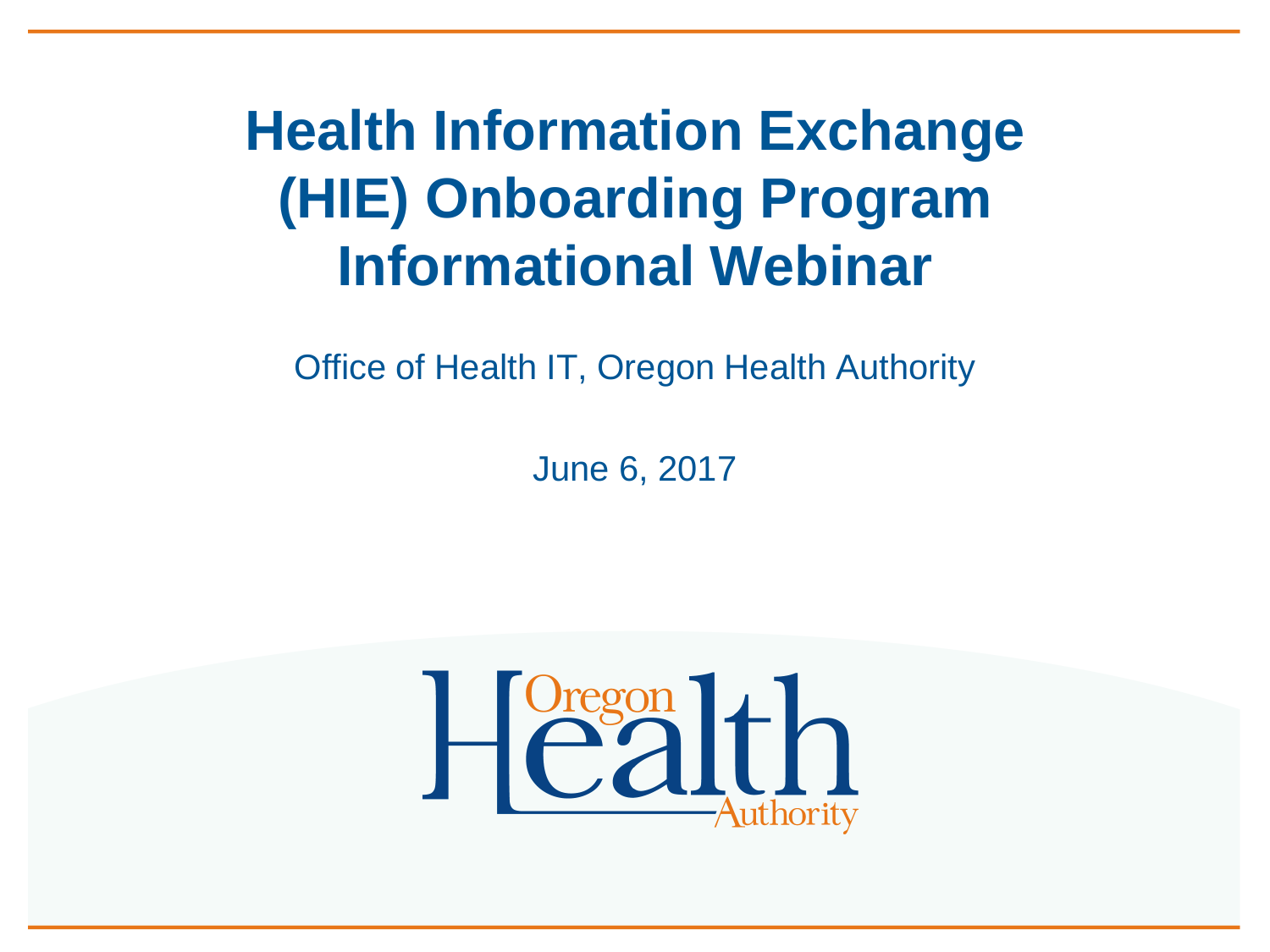#### **Presenters**

- **Susan Otter**, Director of Health IT, Office of Health IT, Oregon Health Authority (OHA)
- **Kristin Bork**, Lead Policy Analyst, Office of Health IT, **OHA**
- **Francie Nevill**, Policy Analyst, Office of Health IT, OHA

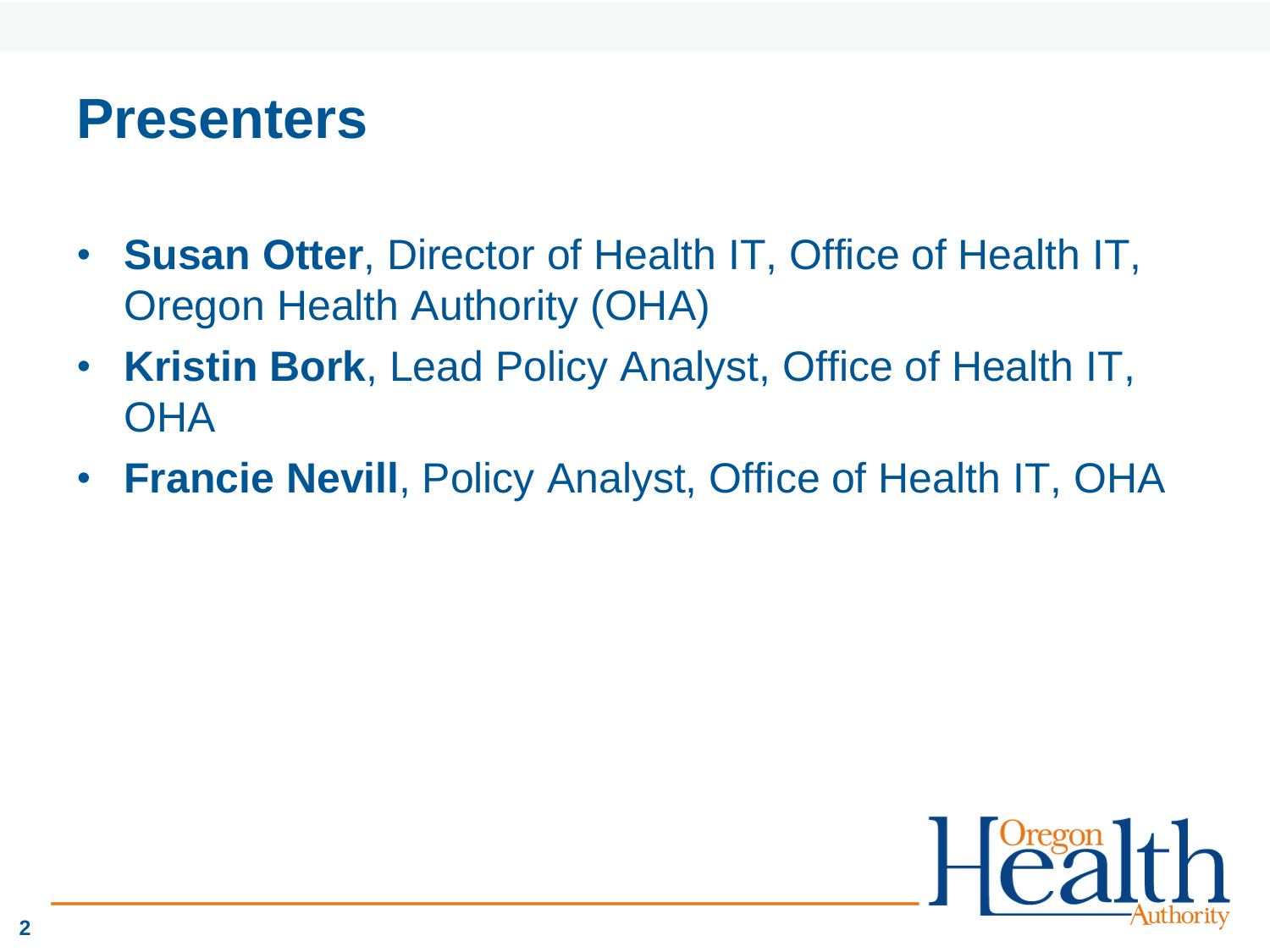## **Agenda**

- Webinar introduction, objective, procurement notes
- HIE landscape, challenges, and this opportunity
- HIE Onboarding Program background
- HIE Onboarding Program details
	- Program Summary and Budget
	- HIE Criteria, priority providers, community-centered onboarding, and connection types
	- Payments to HIEs and provider-side costs
	- Monitoring, reporting, and meetings for HIEs
- Q&A
- Next steps

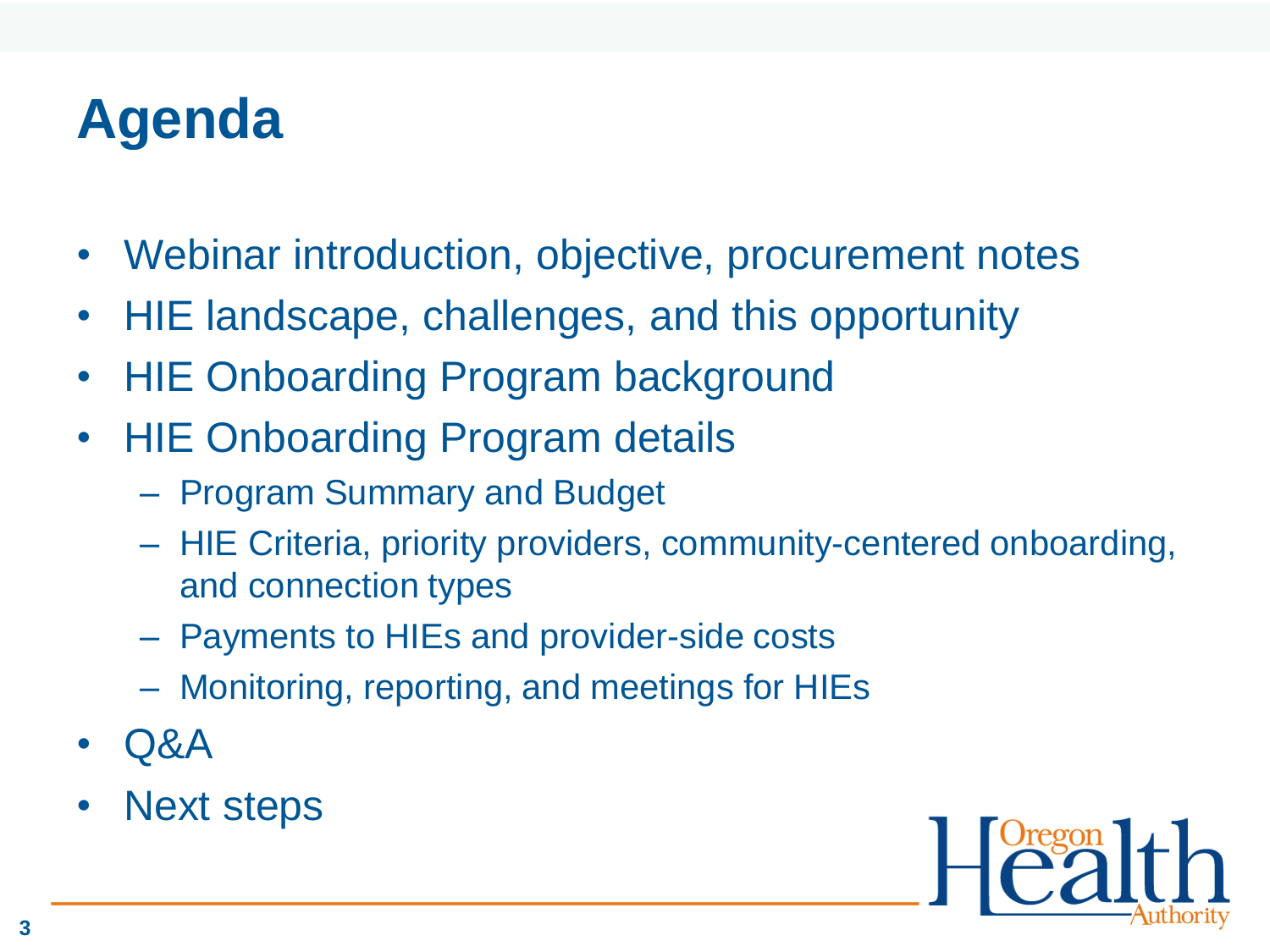### **Webinar logistics**

• (will be announced during webinar)

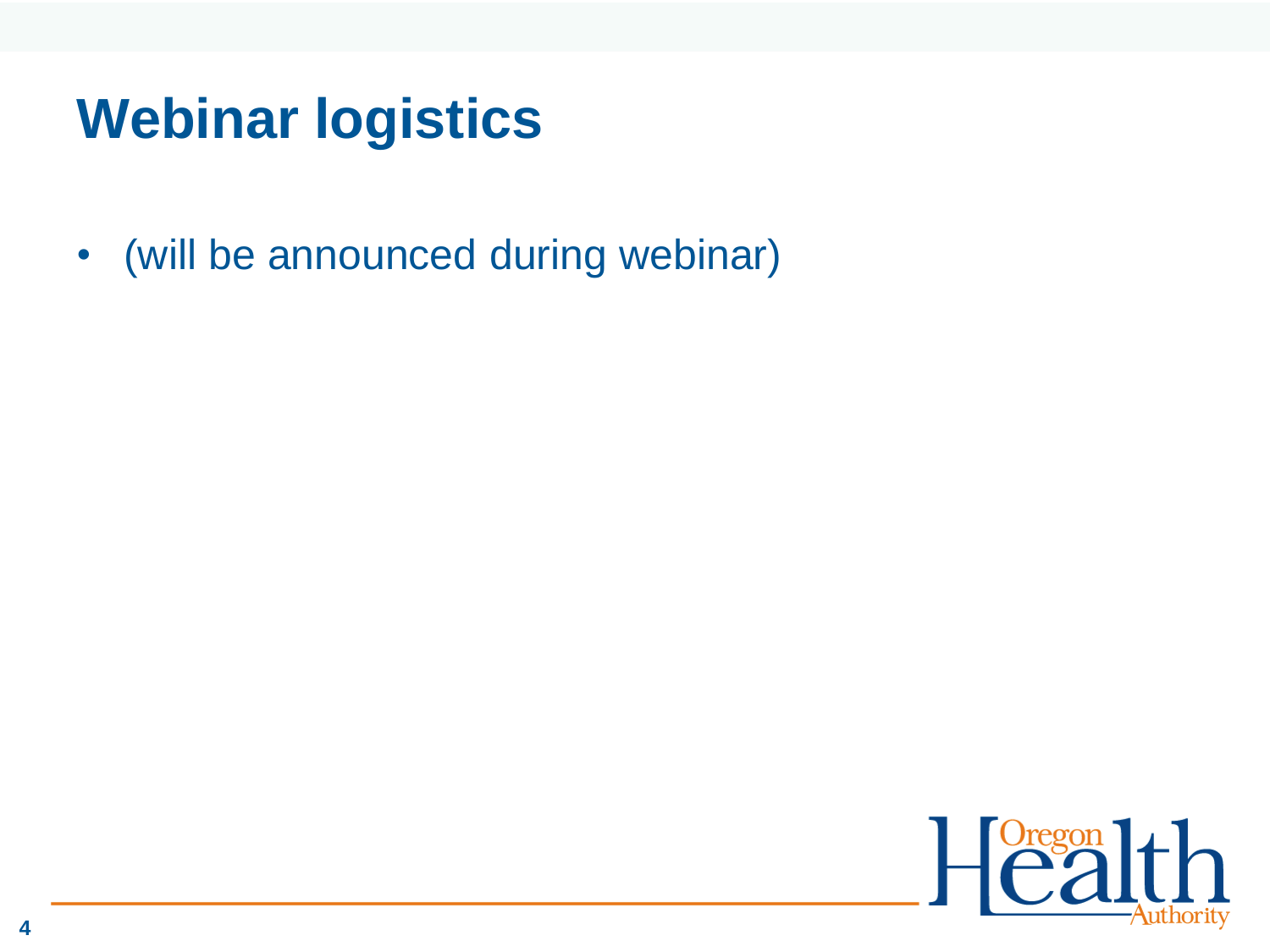### **Disclaimers**

- One of the purposes of this webinar is to explain some of the requirements/needs of the upcoming Request For Proposals (RFP). We also anticipate obtaining additional information and answering general questions prospective proposers may have. Statements made at the webinar are not binding upon OHA. Prospective proposers are cautioned that the official RFP, when released, may vary, and after released will change only by written addenda issued by OHA.
- This session is being recorded and will be posted on our website. All questions and answers will also be transcribed and posted on our website.

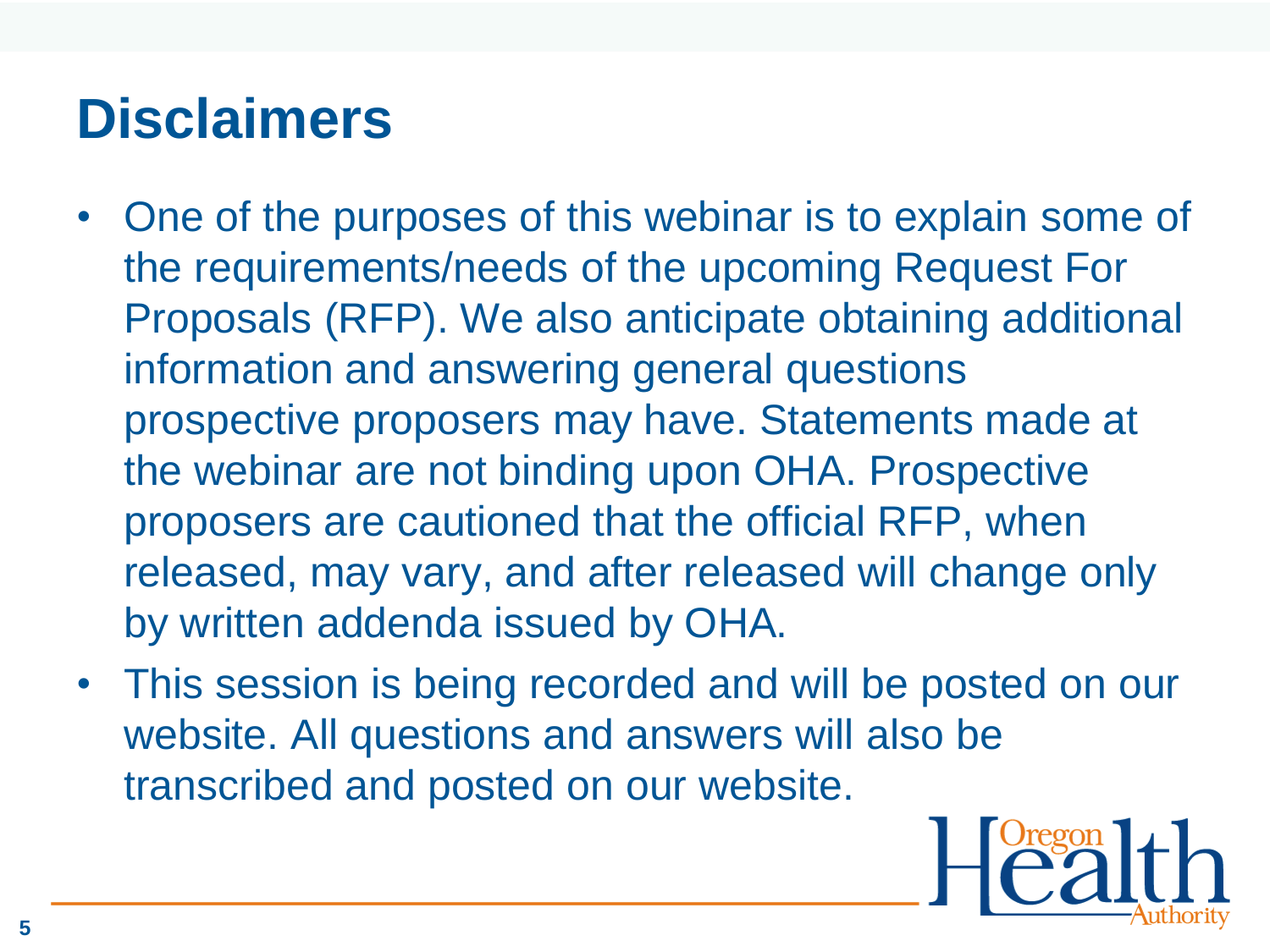## **Webinar Introduction**

- Procurement update
	- Currently drafting Request for Proposals (RFP) and gathering feedback from a wide variety of sources including this webinar
	- We will consider your feedback as we revise the RFP
	- **June 9** is last opportunity for feedback before RFP goes to CMS for review and approval (will likely take 60 days for approval)
	- Anticipate RFP release summer 2017
	- We want to hear all of your feedback, even though we may not be able to answer all questions due to procurement restrictions

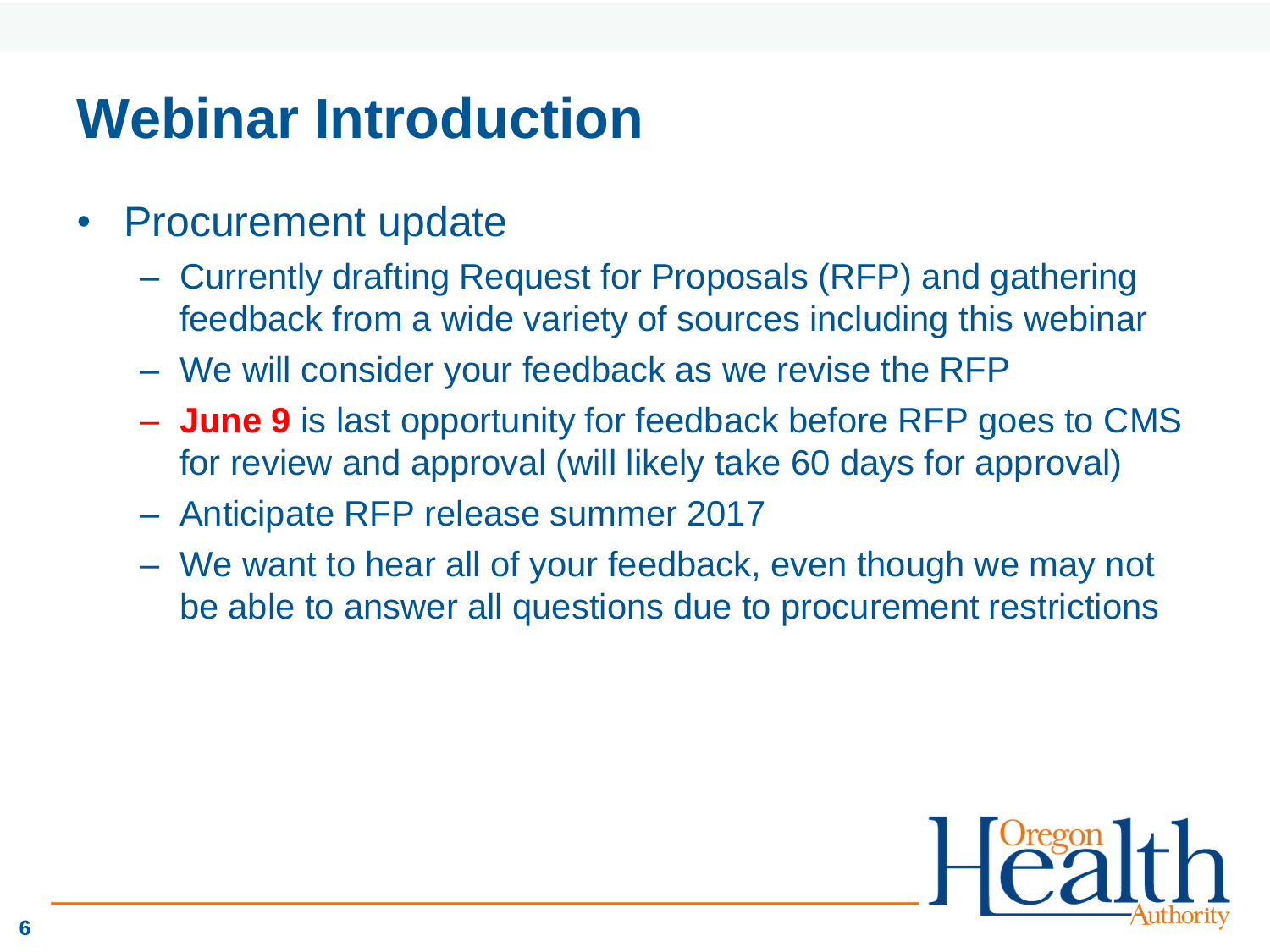# **Webinar Introduction (cont.)**

- Your input
	- There will be 30-45 minutes to gather your input following the presentation
	- Can submit additional input in writing through **June 9**
- Feedback requested
	- What are your thoughts on the program?
	- Is there anything in the program design that impacts the feasibility of the program?
	- What are your major concerns about the program design?
	- What sounds like it will work well?
	- What else would you like to share?

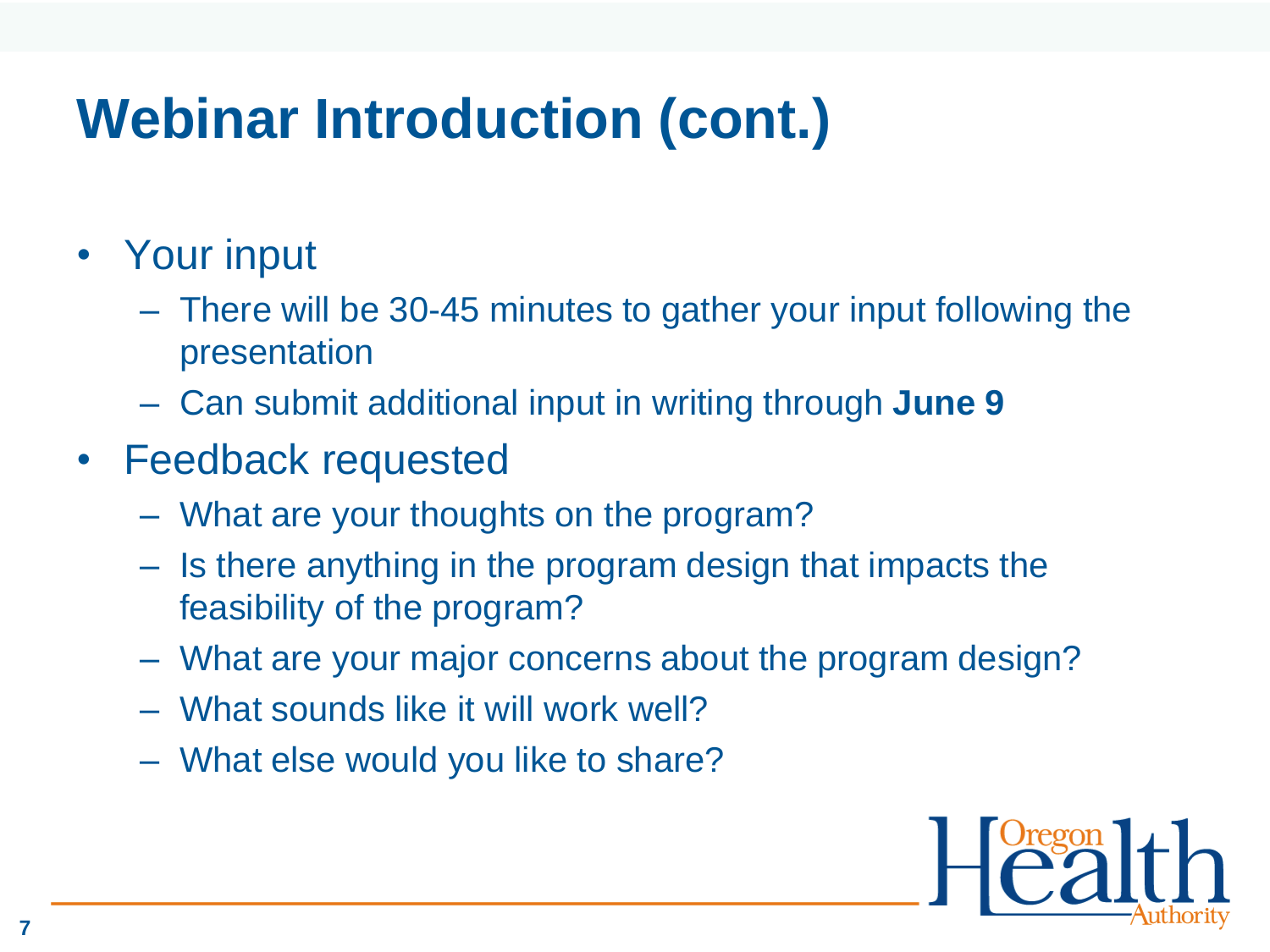### **Program Schedule (draft)**



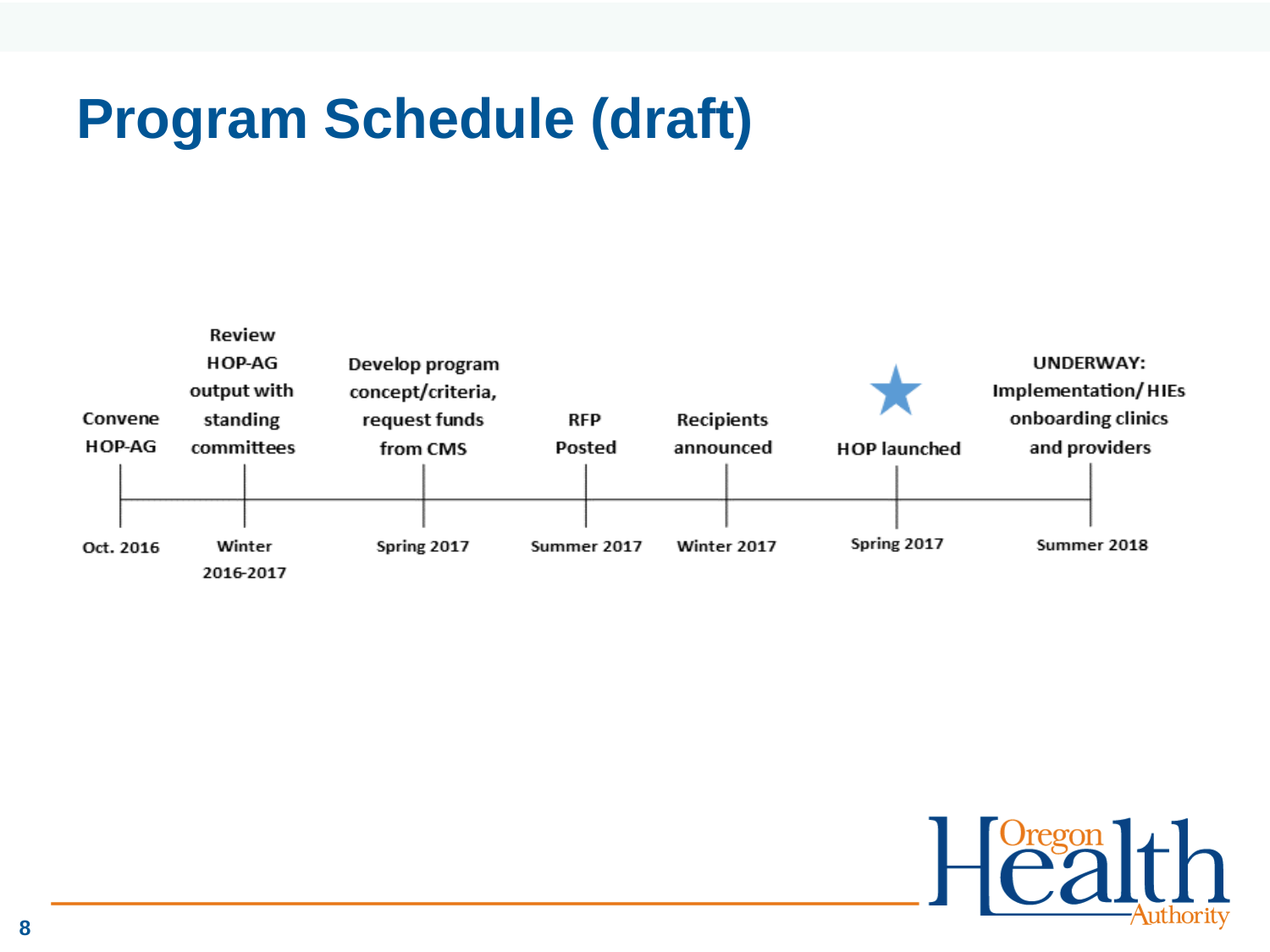### **HIE in Oregon and the HIE Onboarding Program Opportunity**

Susan Otter, Director of Health IT



**9**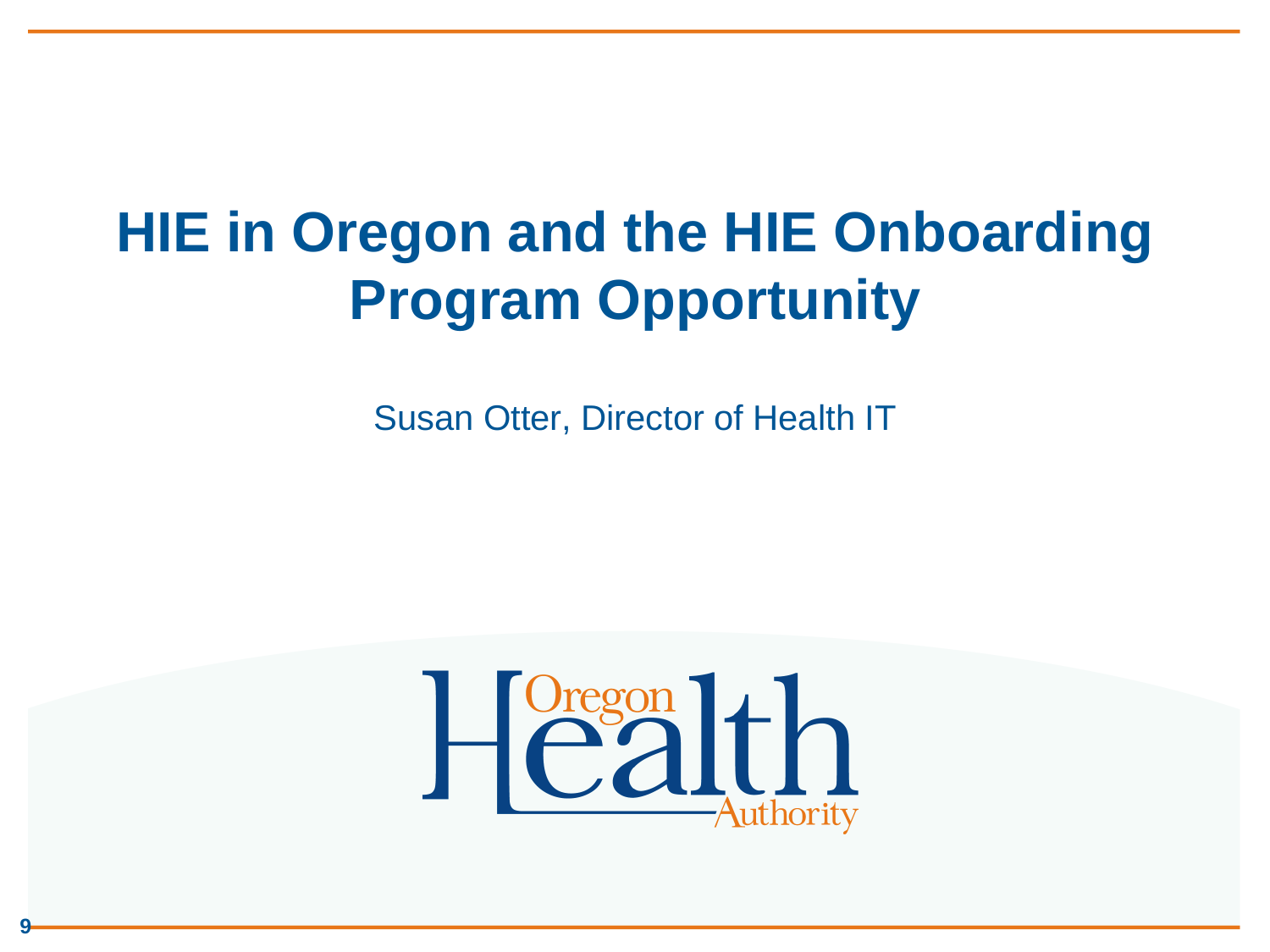## **Goals of HIT-Optimized Health Care**

#### **1. Sharing Patient Information Across the Care Team**

• Providers have access to meaningful, timely, relevant and actionable patient information to coordinate and deliver "whole person" care.

#### **2. Using Aggregated Data for System Improvement**

- Systems (health systems, CCOs, health plans) effectively and efficiently collect and use aggregated clinical data for quality improvement, population management and incentivizing health and prevention.
- In turn, policymakers use aggregated data and metrics to provide transparency into the health and quality of care in the state, and to inform policy development.

#### **3. Patient Access to Their Own Health Information**

• Individuals and their families access their clinical information and use it as a tool to improve their health and engage with their providers.

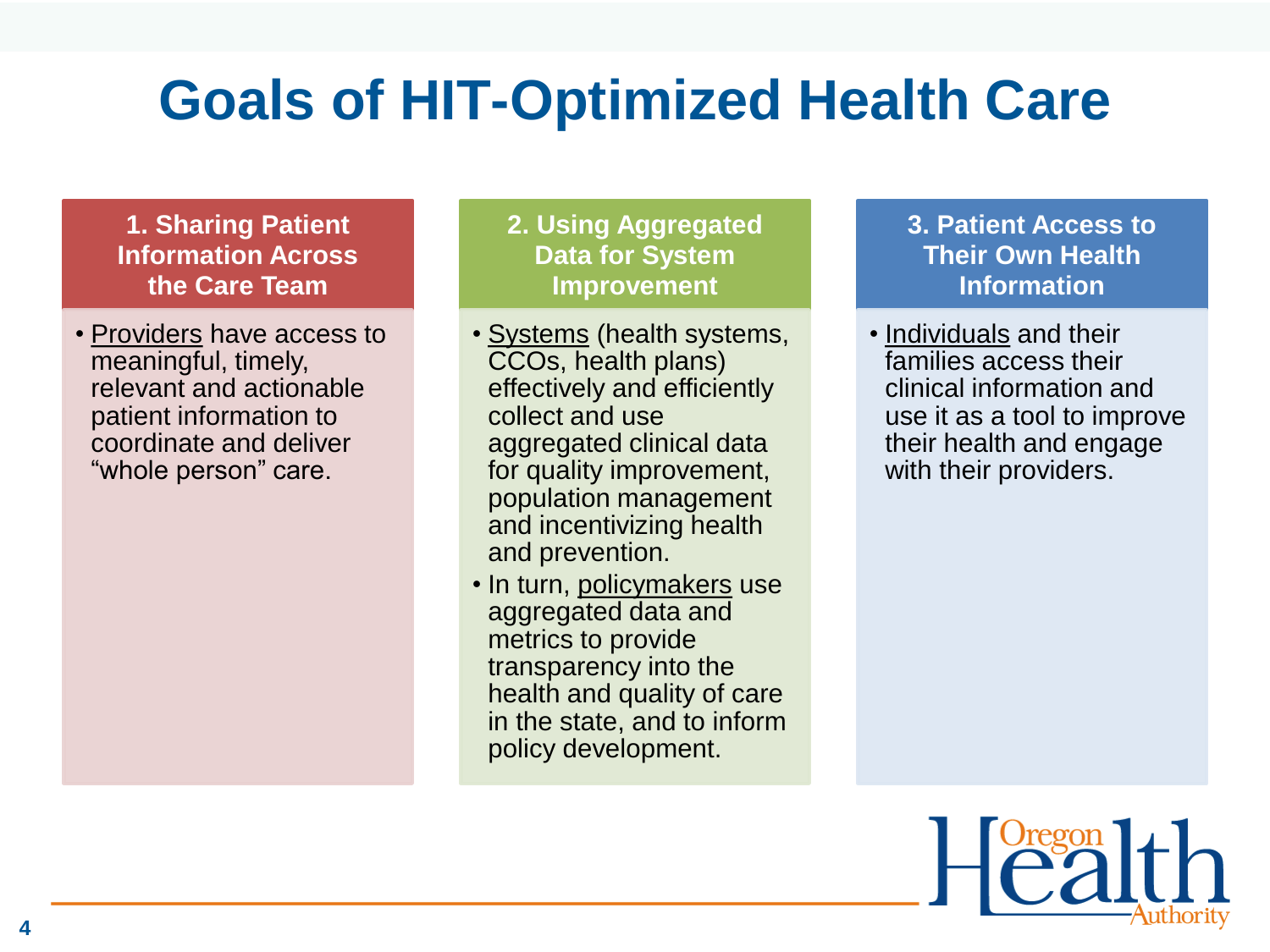### **HIE is Critical to Healthcare Transformation**

#### Oregon's HIT Strategic Plan

- Goal 1: Providers have access to meaningful, timely, relevant and actionable patient information to coordinate and deliver "whole person" care.
	- Electronic health record (EHR) adoption is foundational
		- Rates in Oregon are high for physicians, nurse practitioners, physician assistants, and hospitals
		- Rates are much lower for behavioral health, oral health, long term services and support, and many other critical Medicaid providers
	- Next step is to make the electronic patient health information available to care team via health information exchange (HIE)

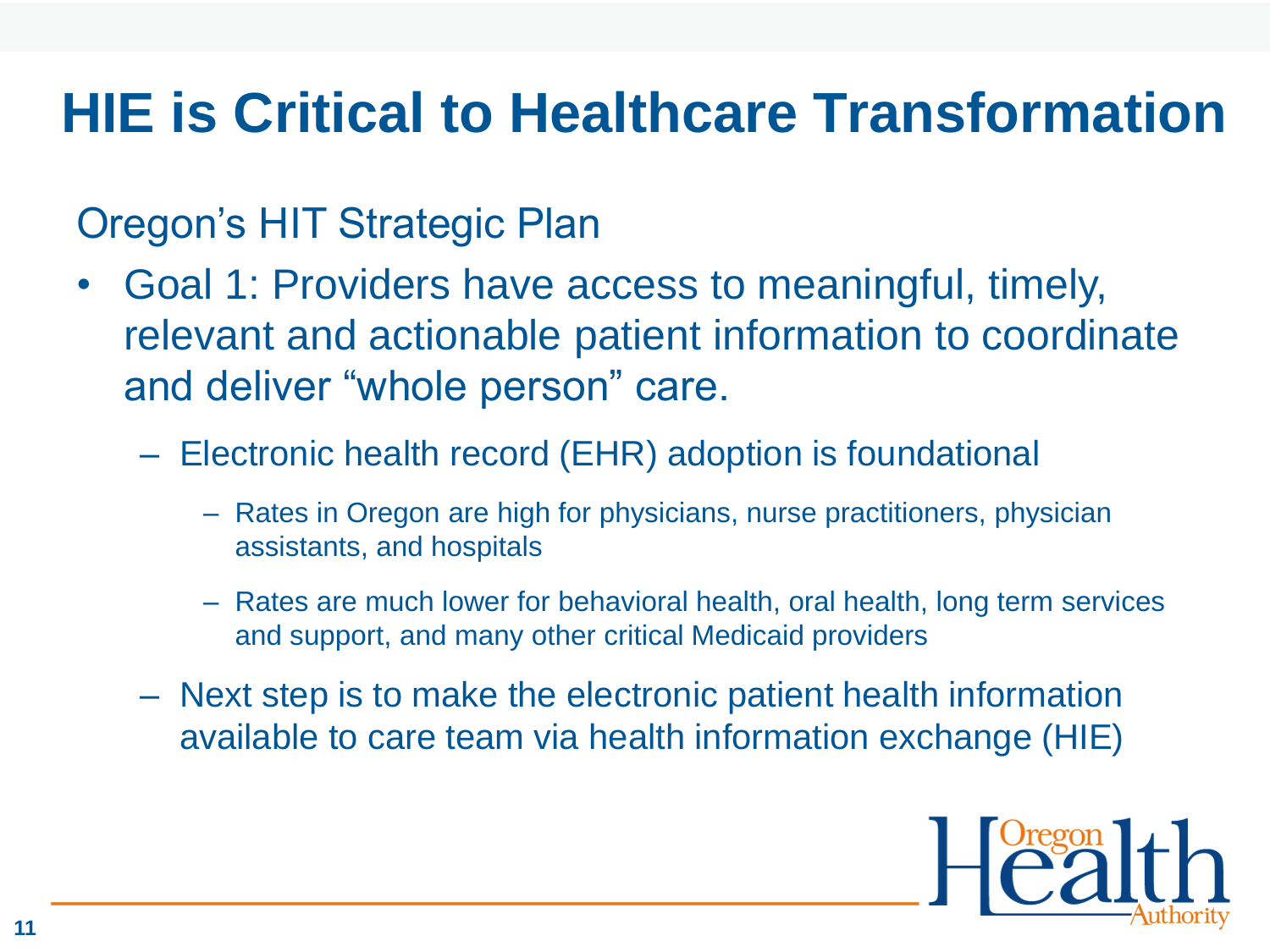## **HIE Options in Oregon (a brief summary)**

| <b>State-supported: HIE,</b><br>HIE-enabling infrastructure, and statewide<br><b>services</b>                                                                                                                                                                                                                                                          | <b>Other HIE</b>                                                                                                                                                                                                                                                                                                                                                                  |
|--------------------------------------------------------------------------------------------------------------------------------------------------------------------------------------------------------------------------------------------------------------------------------------------------------------------------------------------------------|-----------------------------------------------------------------------------------------------------------------------------------------------------------------------------------------------------------------------------------------------------------------------------------------------------------------------------------------------------------------------------------|
| Direct secure messaging (e.g., via<br>$\bullet$<br>EHRs, HIEs, CareAccord)<br>EDIE/PreManage<br>$\bullet$<br>Public health reporting (e.g.,<br>Immunization registry, PDMP)<br>$\bullet$<br><b>FlatFile Directory for Direct secure</b><br>$\bullet$<br>messaging addresses<br><b>Provider Directory*</b><br><b>Clinical Quality Metrics Registry*</b> | <b>Regional HIEs</b><br>Vendor-driven solutions/National networks<br>Federal initiatives (Sequoia: eHealth<br>Exchange, CareEquality)<br>Organizational efforts by CCOs, health<br>plans, health systems, IPAs, etc.<br>Including private HIEs, point-to-point<br>$\blacksquare$<br>interfaces, HIT tools, hosted EHRs,<br>etc., that support sharing information<br>across users |

\*In development

 $H^{\text{Oregon}}$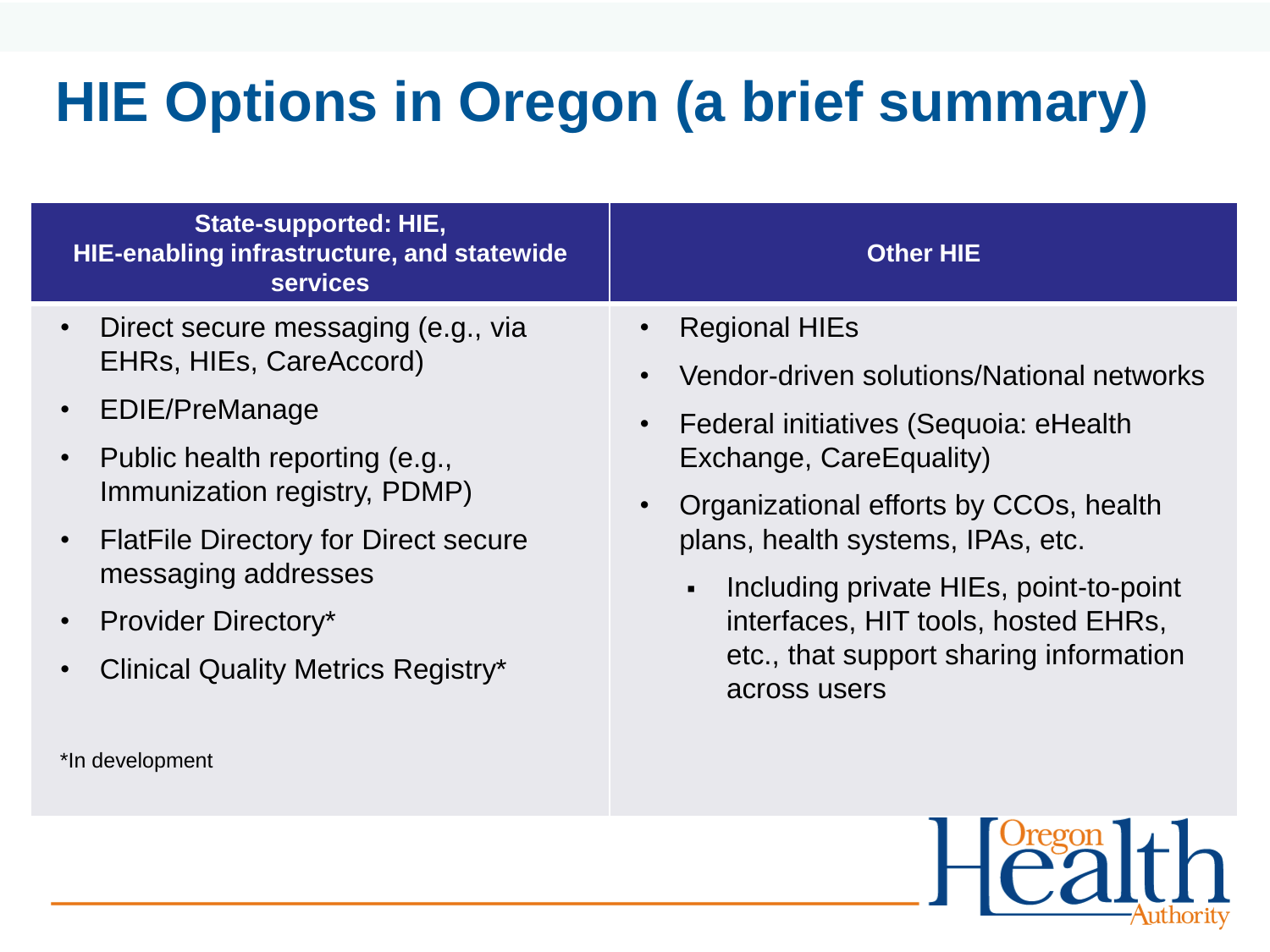## **Challenge: HIE Gaps Impact Medicaid**

- Geographical gaps
- Different needs for rural, frontier, and urban providers
- Provider type gaps
	- Different providers have different EHR and HIE needs
	- Less investment in non-physical provider types
- Vendor-driven or single-EHR solution systems do not work for those who lack the right EHR or affiliation
- Need to create critical mass of major trading partners
- Providers need help with costs

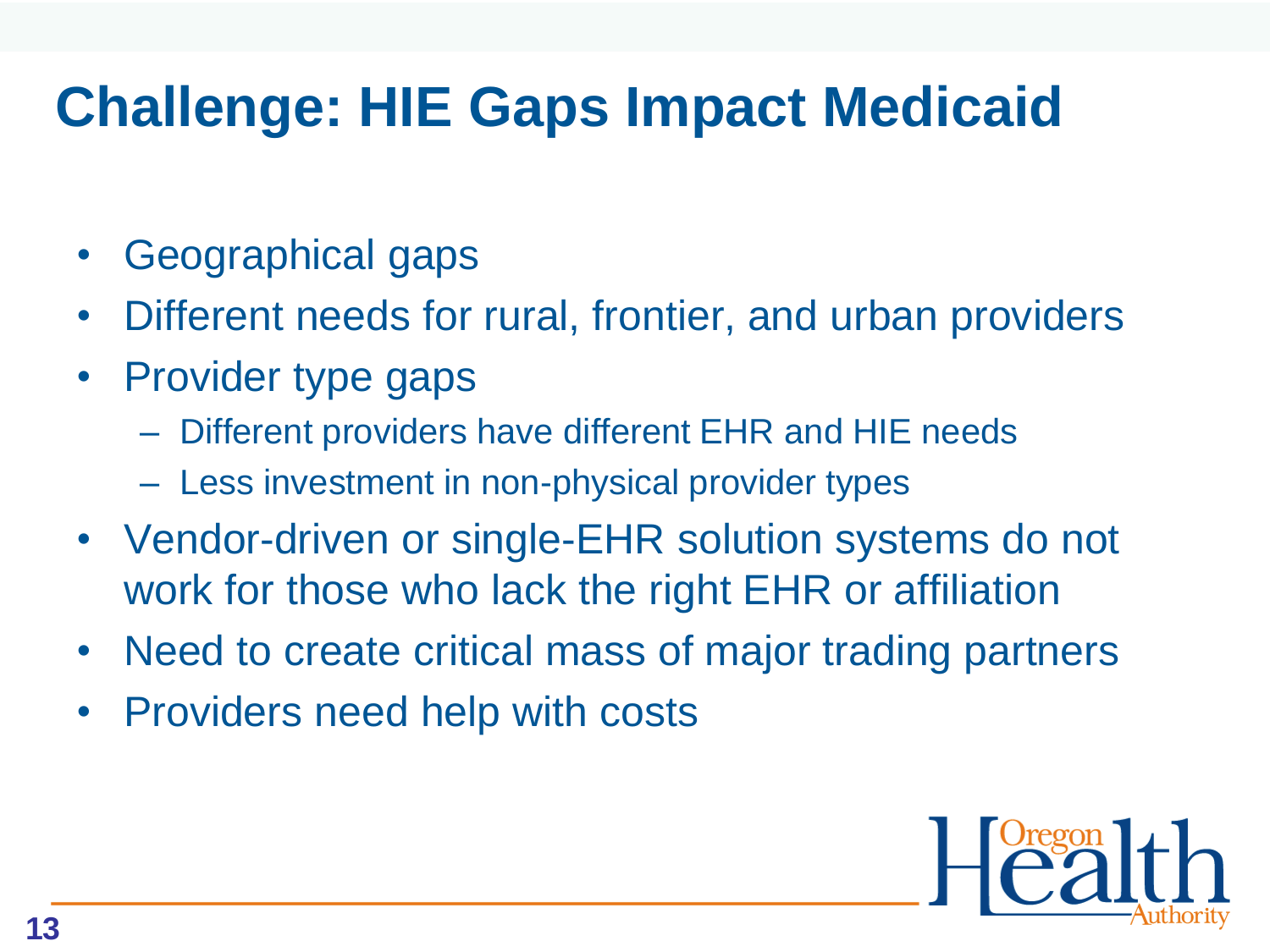## **Opportunity: HIE Onboarding Program**

- Leverage 90 percent federal matching funds to
	- Support the costs of onboarding (connecting)
	- Priority Medicaid providers to
	- Community-based HIEs that
		- offer meaningful HIE opportunities and
		- play a vital role for Medicaid in communities

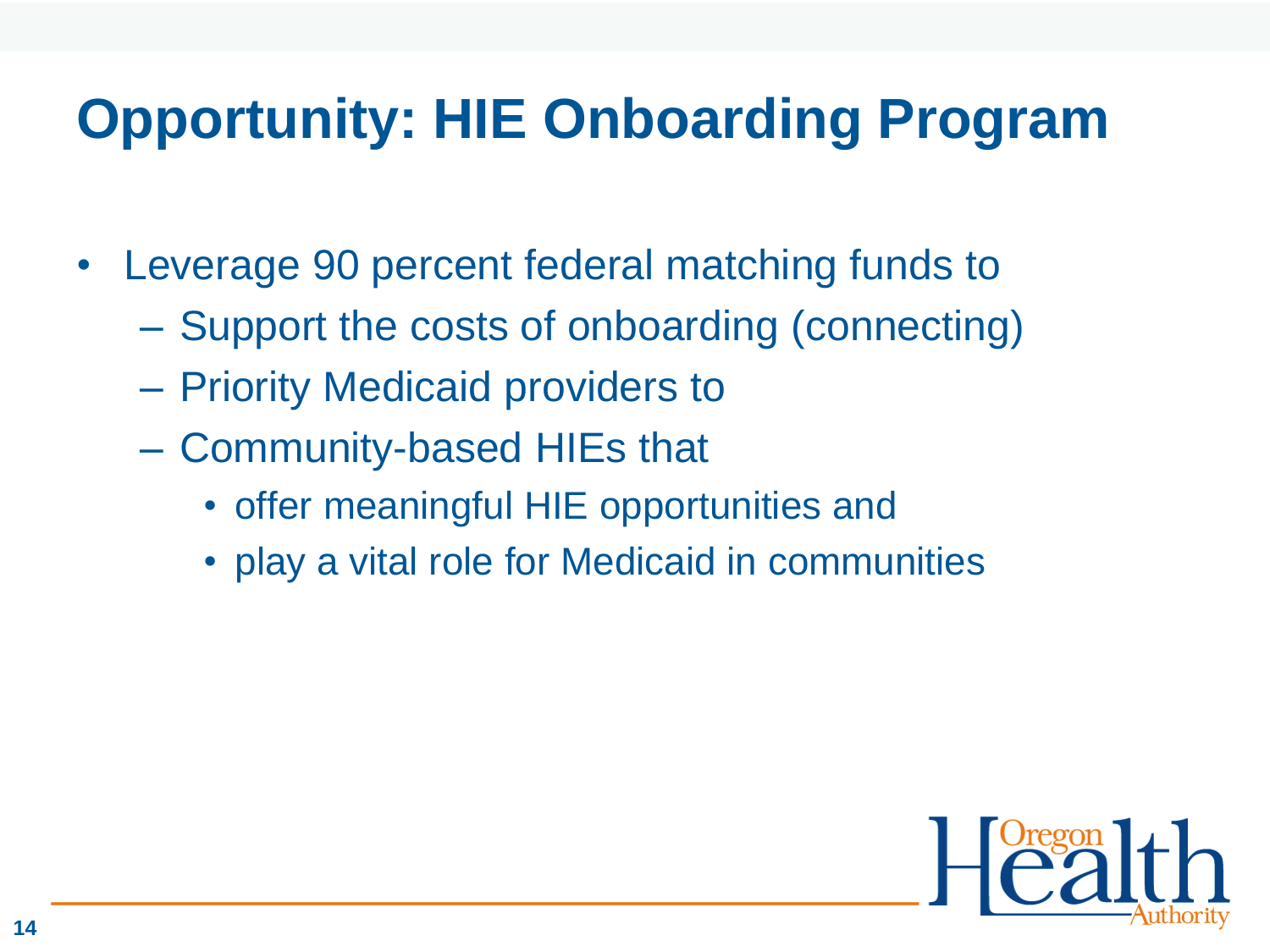# **Opportunity: HIE Onboarding Program (cont.)**

- Community-based HIEs offer
	- Services regardless of ownership affiliation
	- Services regardless of EHR product
	- Services to those that lack an EHR
	- HIE services that help providers manage transitions of care and care coordination among providers in different health systems/clinics with a variety of EHRs

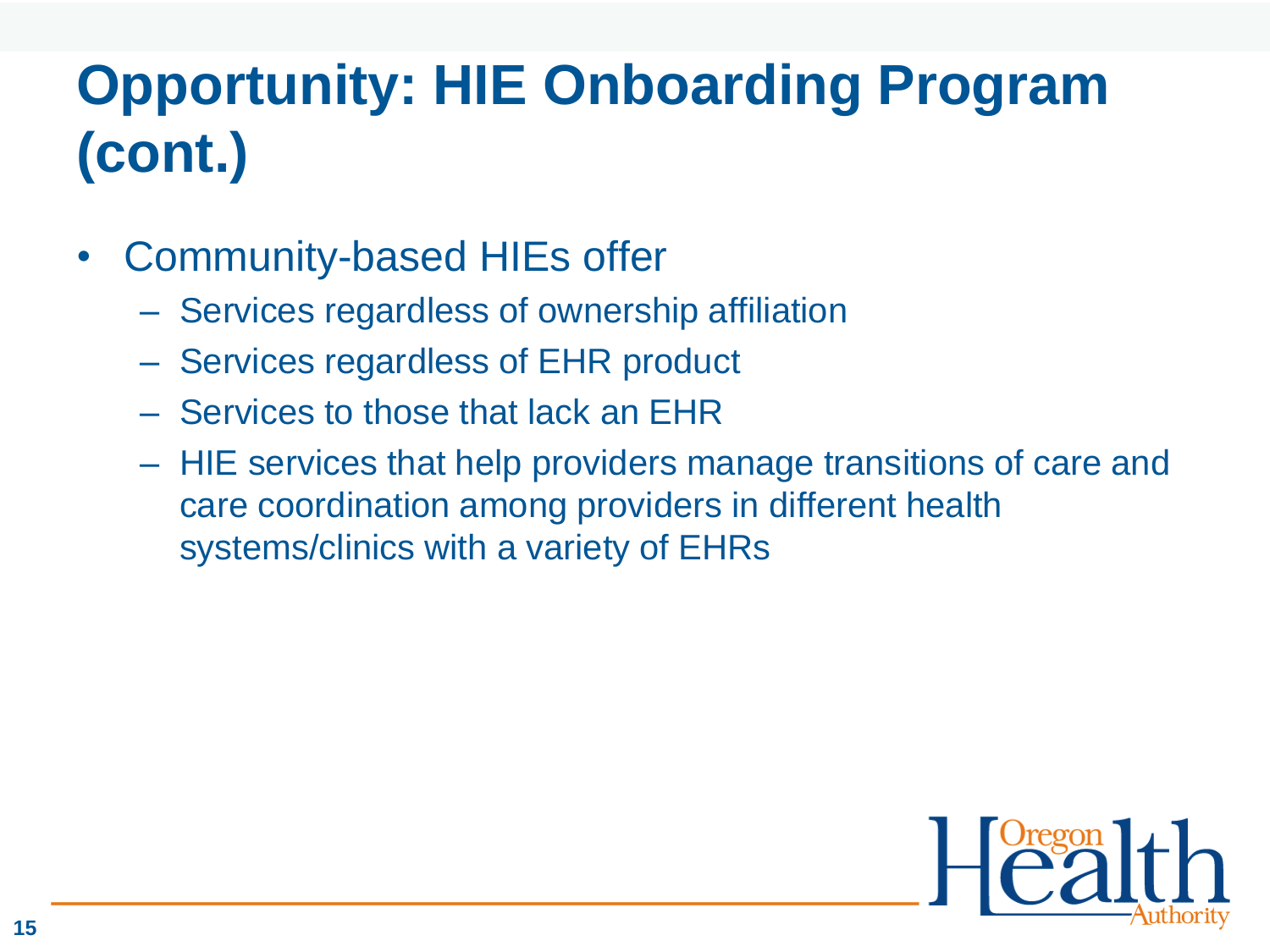# **Opportunity: HIE Onboarding Program (cont.)**

- The program will also
	- Require HIEs to provide some meaningful support for providers' costs (in-kind or other support)
	- Require HIEs to coordinate efforts with Medicaid partners
	- Incentivize the geographical spread of community-based HIE
	- Prioritize in Phase I: behavioral health, oral health, and critical physical health, and major trading partners (to create value for all communities), others in later phases

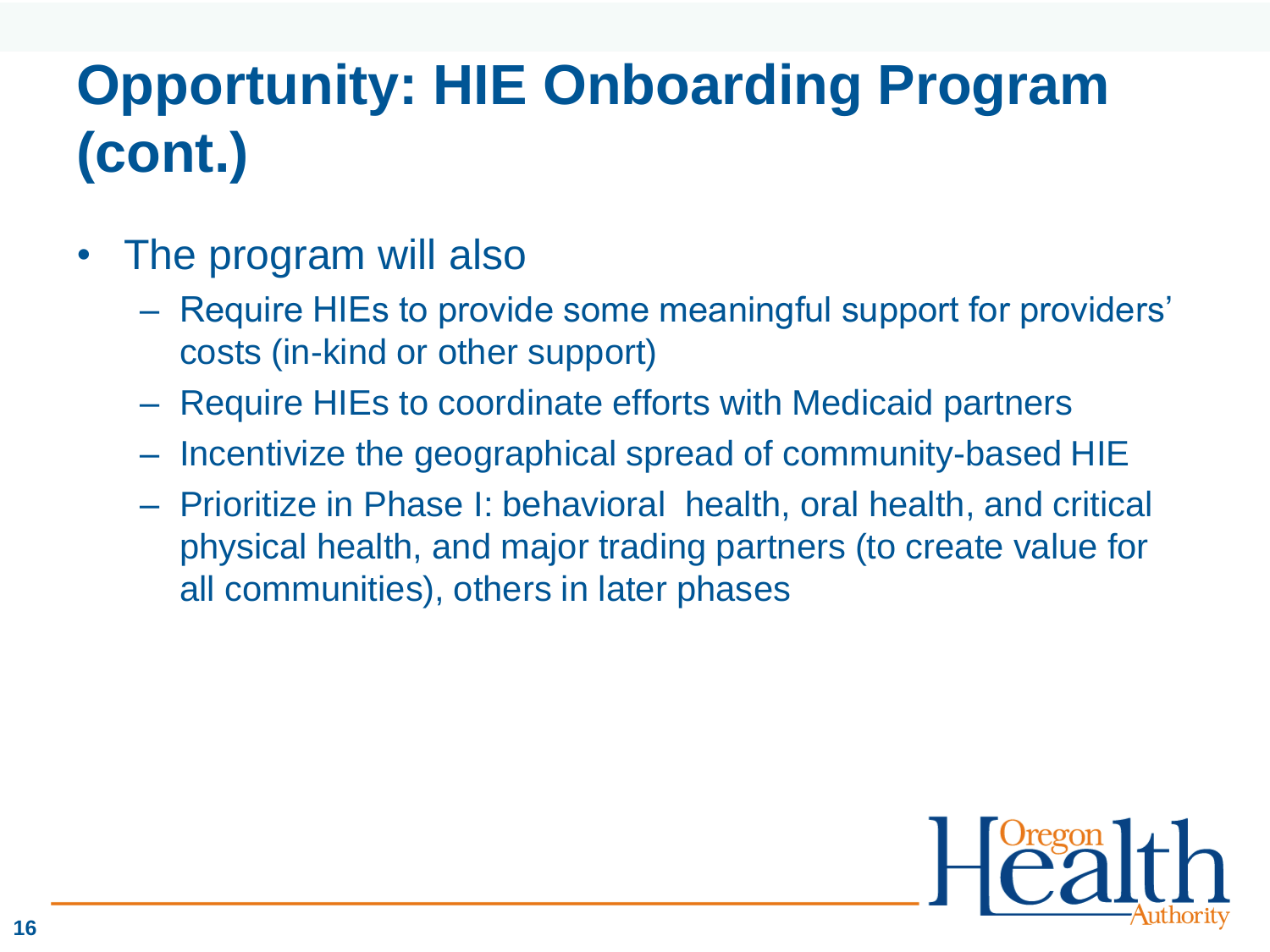#### **One strategy of many**

- Community-based HIEs offer many opportunities to fill gaps, and is one facet of OHA's commitment to many strategies to support HIE
- Work is underway with
	- Statewide HIT/HIE strategy update
	- An HIT Commons, a public/private governance effort
	- A network of networks, including connections to HIE-enabling infrastructure and other statewide services, connections among HIEs and other nodes, and connections to state data sources
- In the future, may help contracted HIEs connect to the planned network of networks

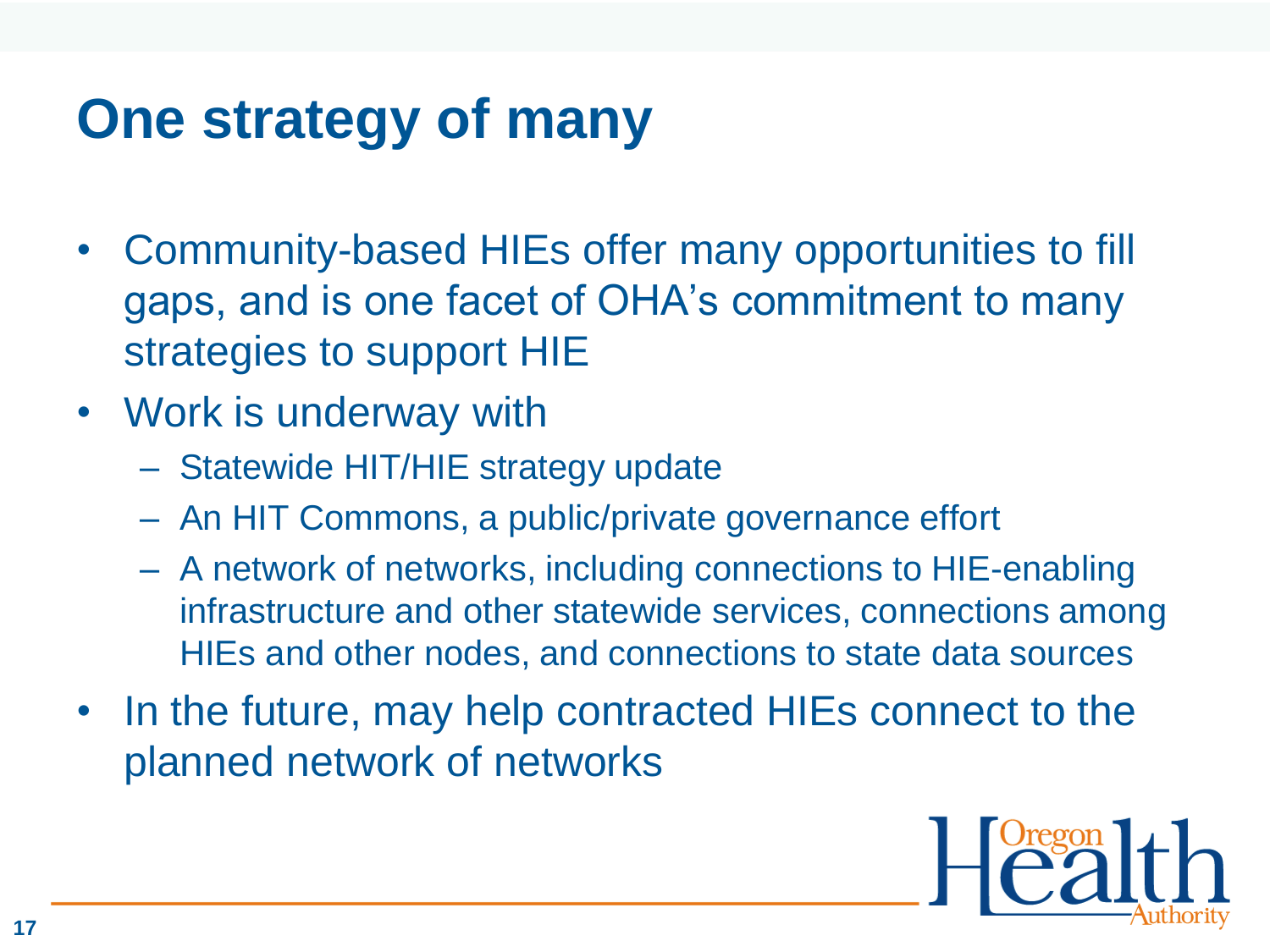# **HIE Onboarding Program Background**

Kristin Bork, Lead Policy Analyst



**18**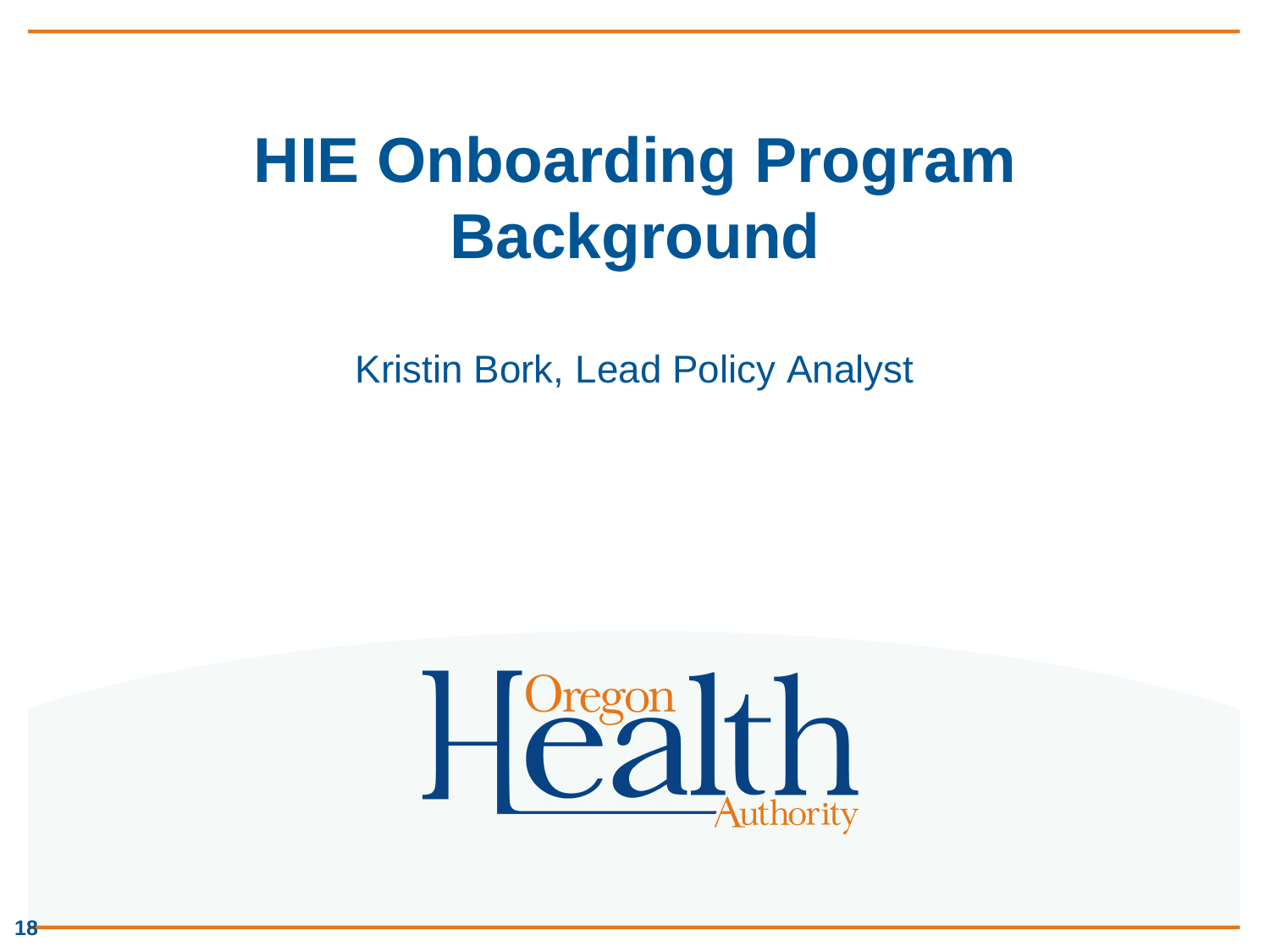#### **CMS State Medicaid Director Letter 16-003**

- HITECH 90% federal funding now available to support the onboarding of a broader range of Medicaid providers to an HIE entity or interoperable system
- Onboarding includes:
	- Legal activities, including establishment of user agreements
	- Technical development activities (interfaces)
	- Configuration
	- Testing
	- Workflow integration
	- Training
	- Post onboarding support (less than one year)

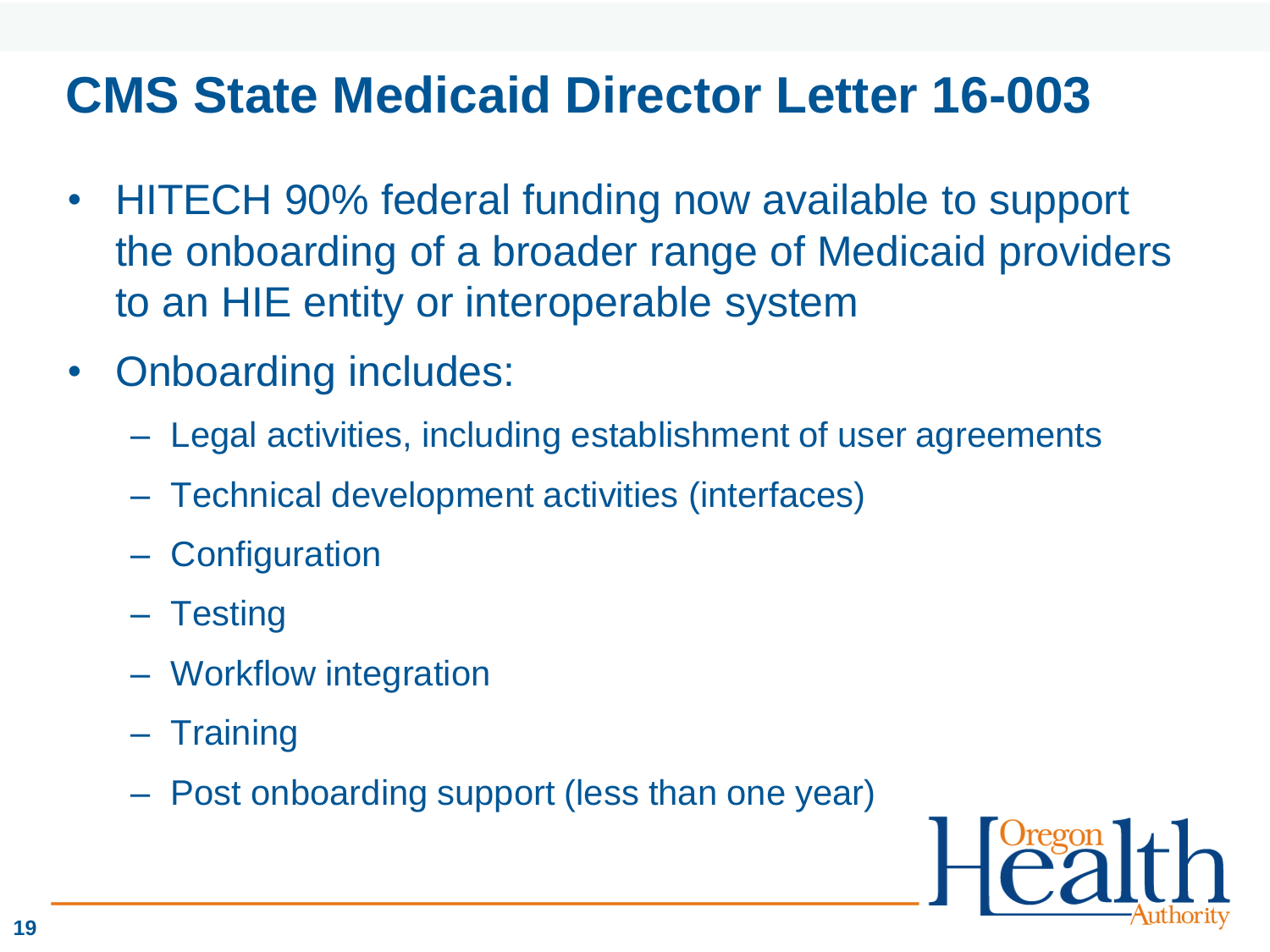## **CMS State Medicaid Director Letter 16-003 (cont.)**

#### Providers now included are:

- 1. Medicaid providers who are eligible for Medicaid EHR Incentive Program (Physicians, Dentists, NPs, and PAs in certain settings)
- 2. And those providers they need to communicate with to meet Meaningful Use, such as:
	- Behavioral health, including substance use treatment
	- Long-term services & supports
	- Home health
	- Correctional health
	- Laboratory
	- Pharmacy
	- Emergency medical services
	- Public health providers

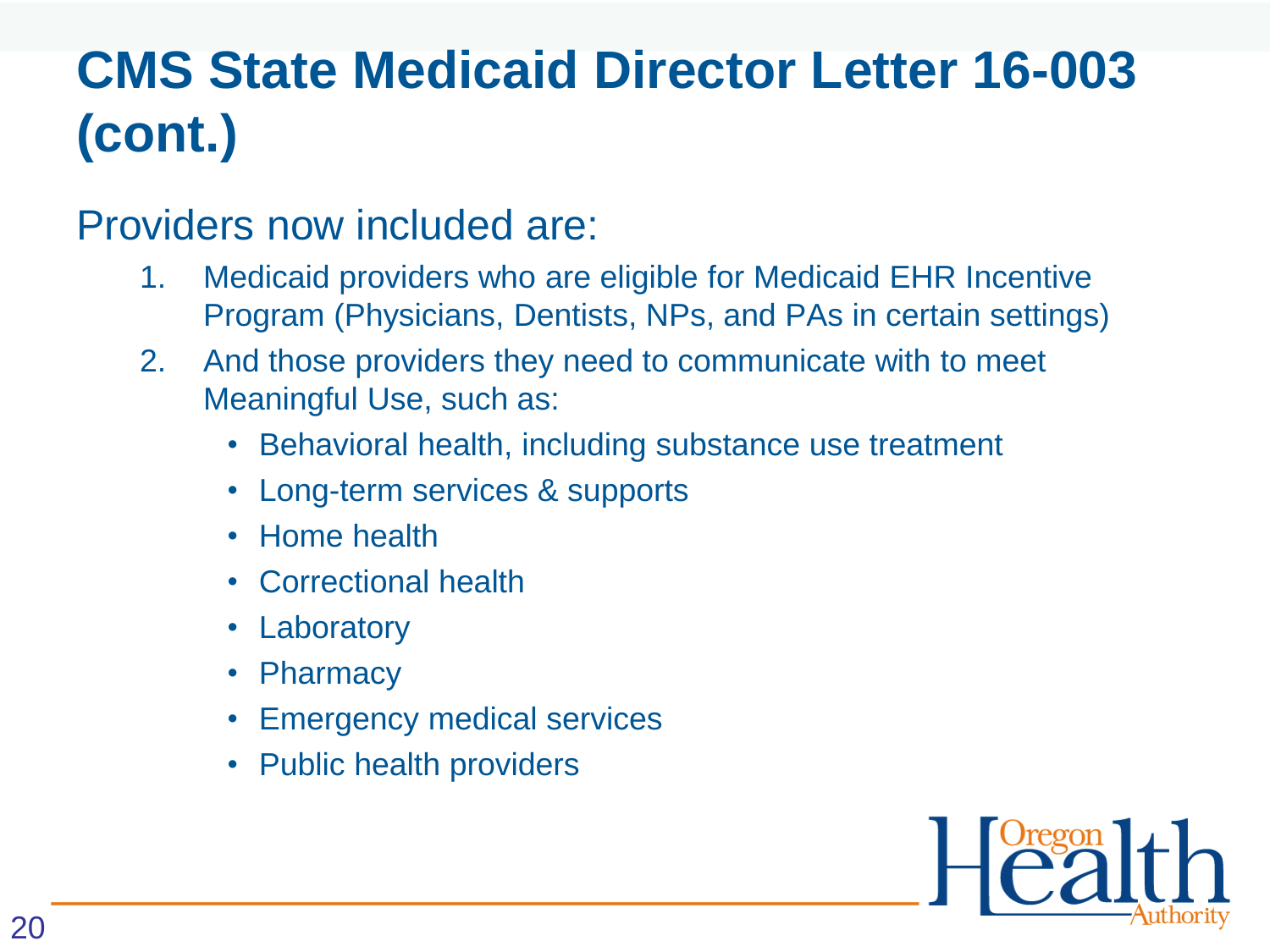#### **Program Development Overview**

- Convened short-term advisory group Oct-Dec 2016
- Met with wide array of stakeholders, statewide oversight and health-related groups, and Centers for Medicare & Medicaid Services
- Released Request for Information asking for information from entities operating an active HIE in Oregon
- Studied similar programs in eight other states
- Open invitation to all CCOs at HIT Advisory Group (represents CCOs)

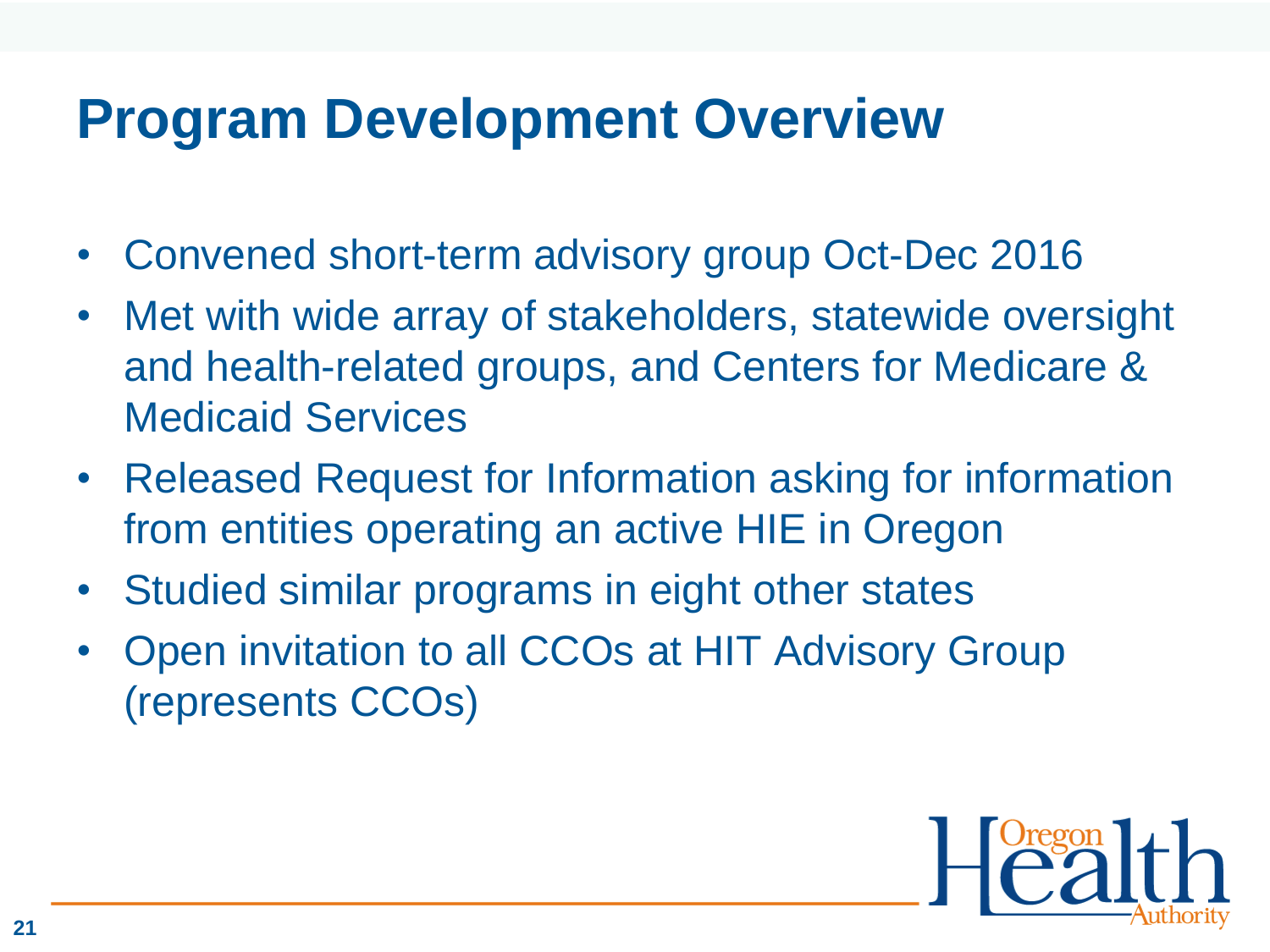## **Stakeholders Engaged**

#### Engaged To Date

- Behavioral health
- Oral health
- Physical health
- Long term services and support
- Corrections health
- HIE entities
- Supported housing
- Social services
- Frontier health
- OHA Leadership
- HIT Oversight Council
- HIT/HIE Communities of Practice Subcommittee (represents many HIEs)
- HIT Advisory Group (represents CCOs)
- Quality Health and Outcomes Committee
- Centers for Medicare & Medicaid Services
- Government to government: tribes
- Regional Health Equity Councils

**Plan to do ongoing stakeholder engagement throughout Program**

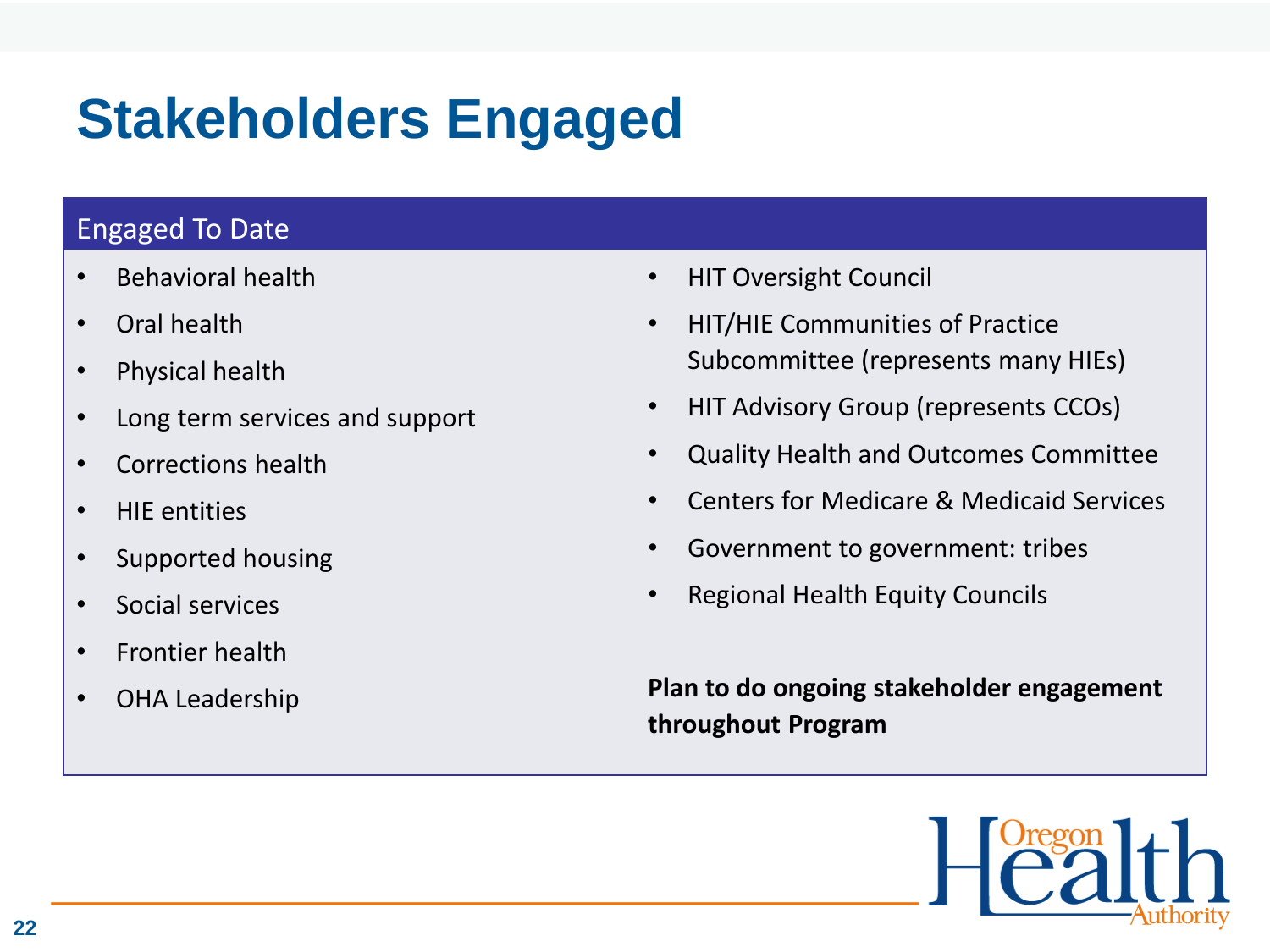#### **Research on other states**

- Interviewed eight other states with HITECH-funded onboarding programs (AK, AZ, CO, MD, MI, NJ, NY, PA)
- Detailed interviews with lessons learned
- Lots of variation overall, but some common themes
	- Connect major trading partners early in the program
	- Most are now prioritizing behavioral health
	- Large variability in funding actual costs versus incentives
	- Long term care is important but challenging technically
	- HIEs must be skilled at communicating value to providers
	- Expect to spend more time and effort than predicted

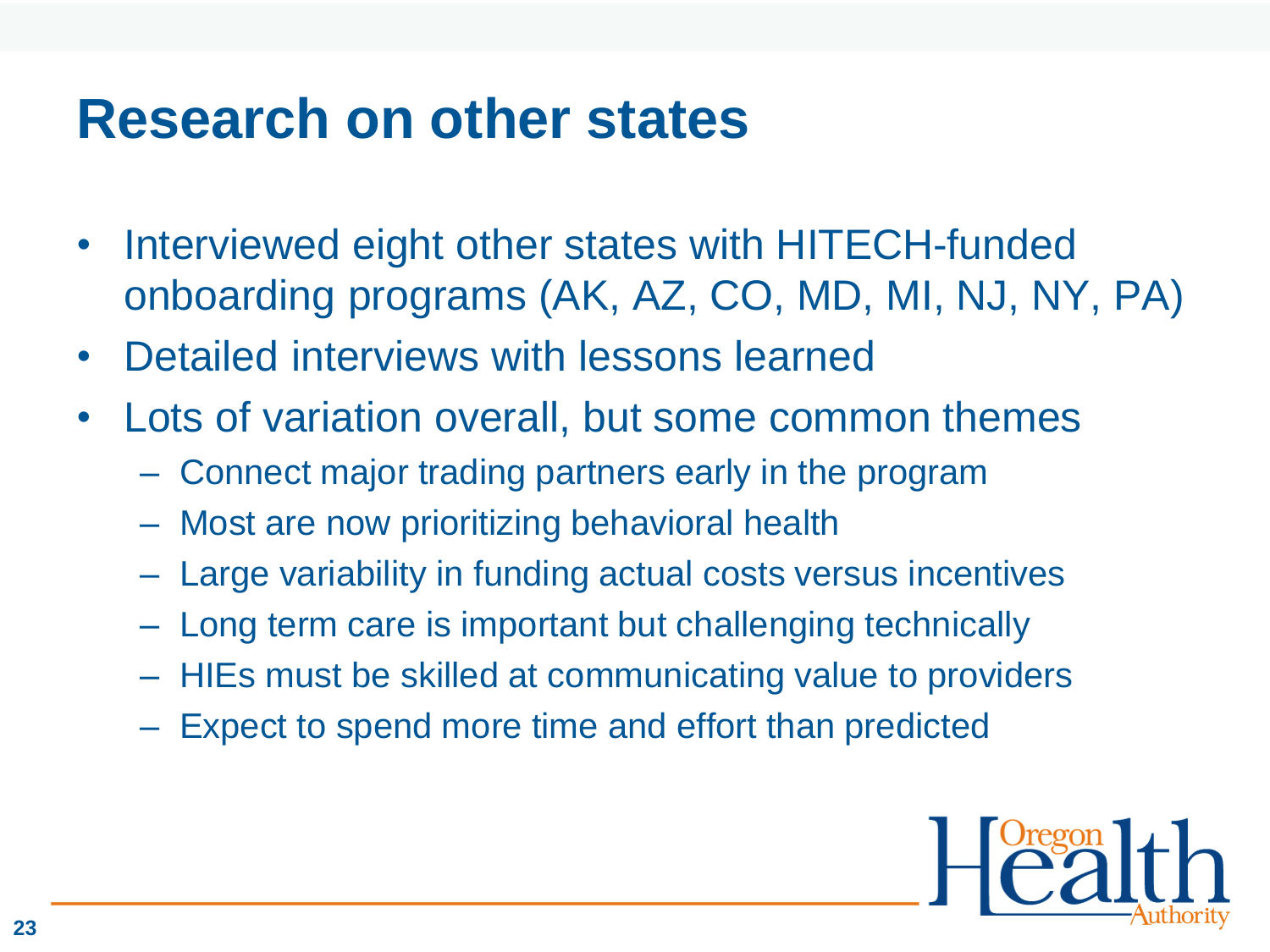### **Stakeholder Input Themes**

- Wide range of technological/HIE readiness
- Different needs in urban, rural, and frontier areas
- Need to share information statewide/across state lines
- Need critical mass of trading partners
- Tension between need to connect major trading partners to create value and need to make sure behavioral health, oral health, smaller providers, and others are included
- Need tools that fit in workflow and provide high value the right information at the right time
- Providers need help with HIT/HIE costs

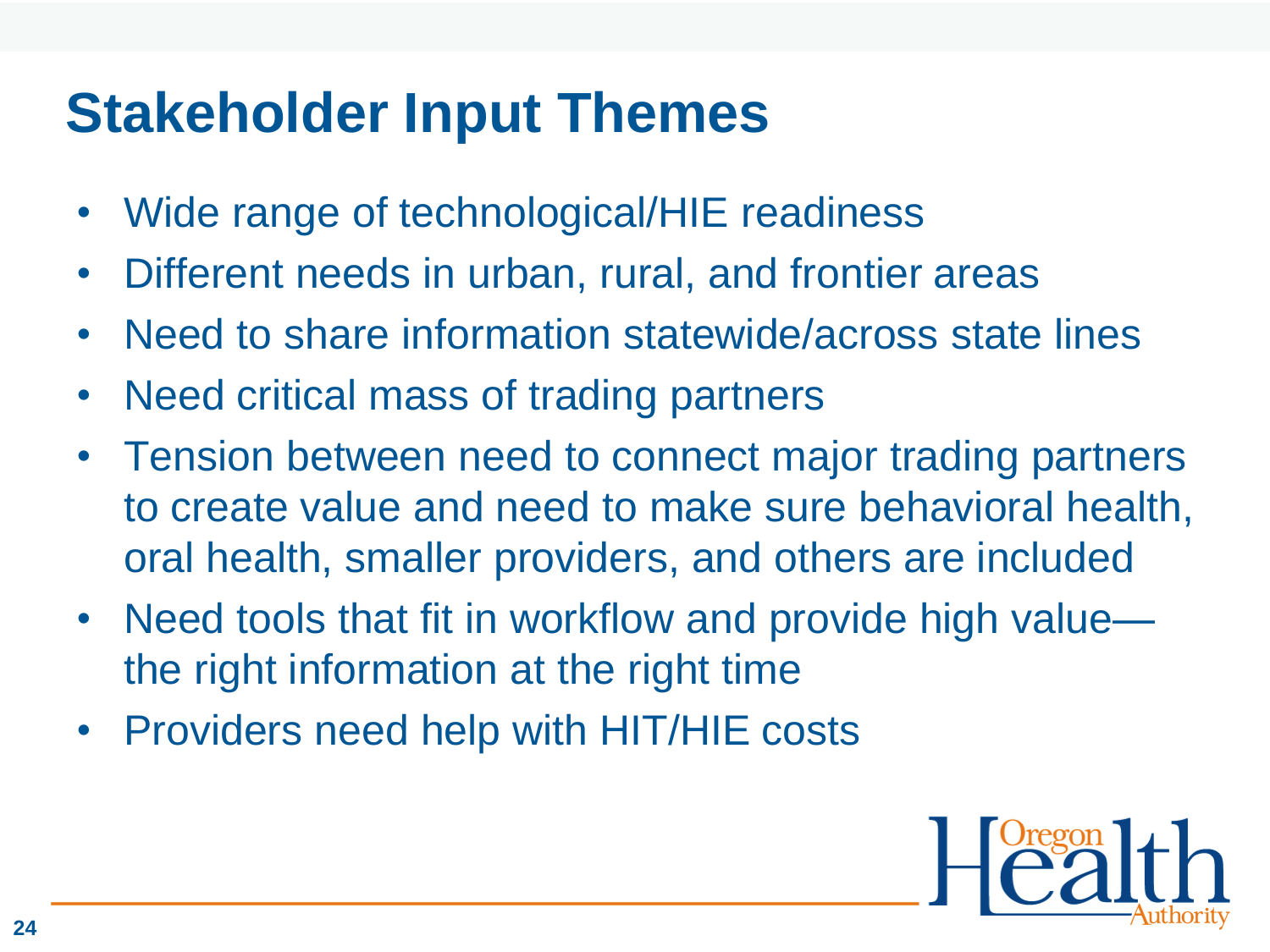# **HIE Onboarding Program Description**

Kristin Bork, Lead Policy Analyst Francie Nevill, Policy Analyst



**25**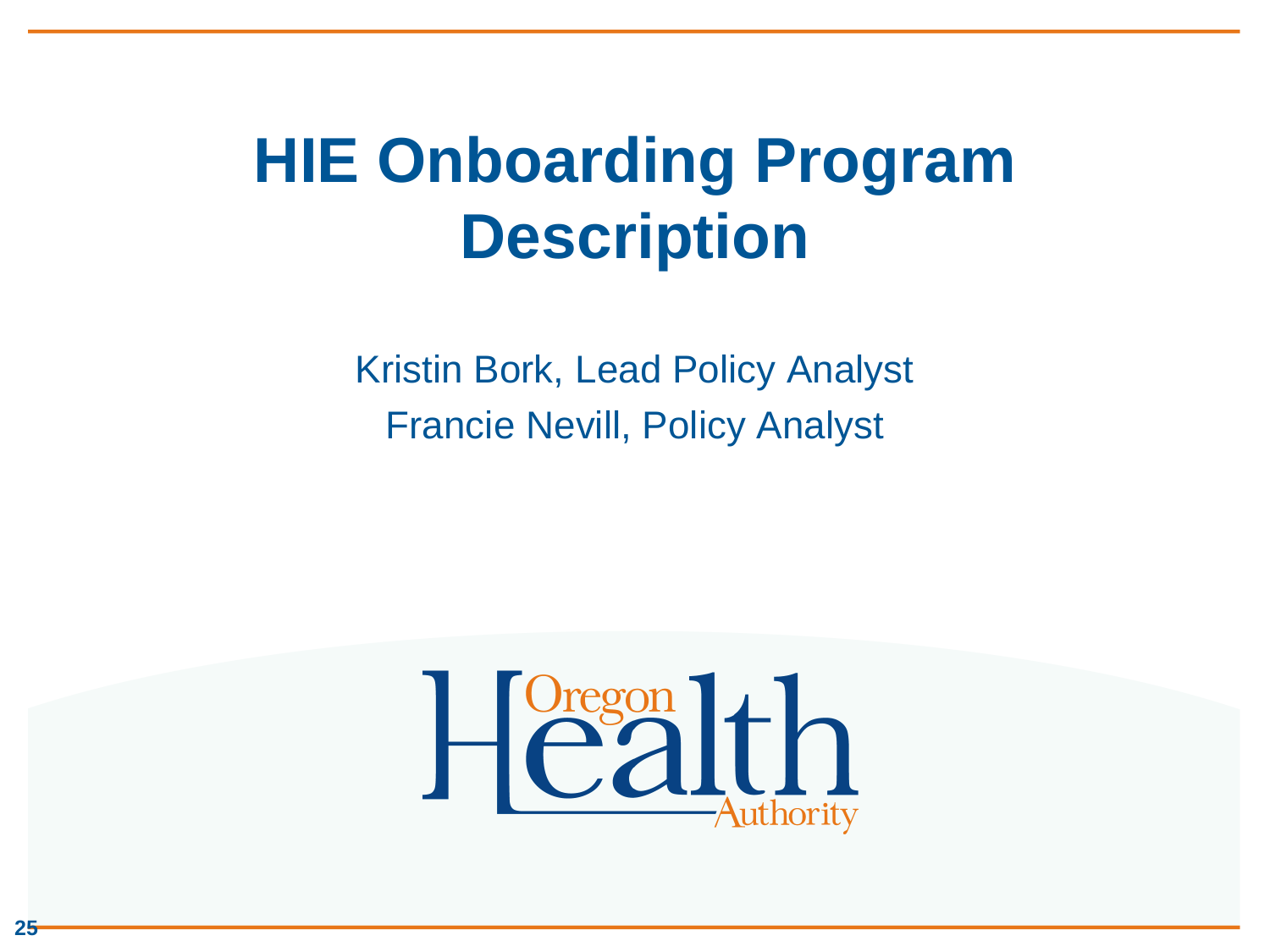#### **Program Summary**

The Program will support the costs of connecting priority Medicaid providers to a community-based HIE that provides meaningful HIE opportunities and plays a vital role for Medicaid in that community

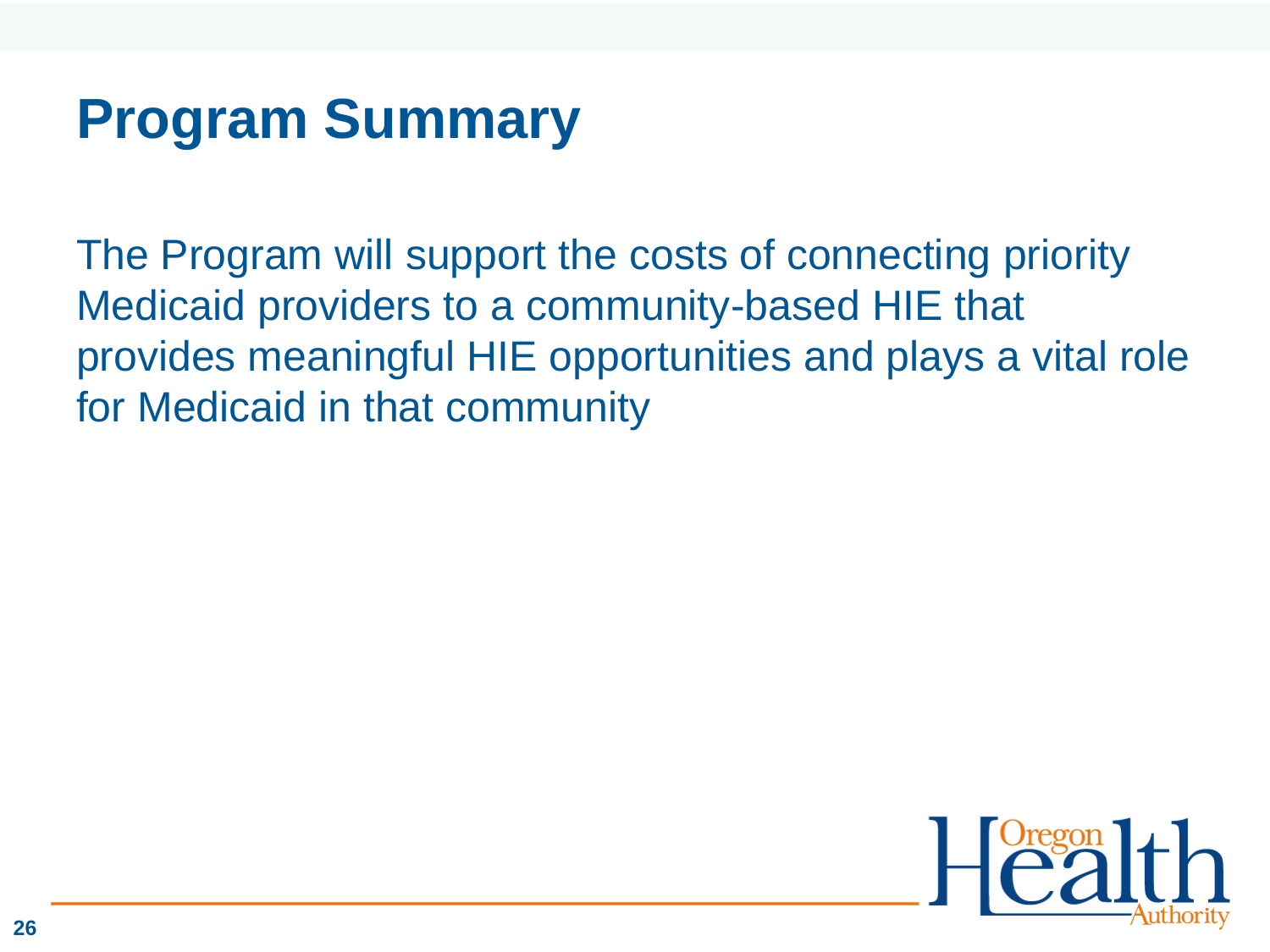#### **What the HIE Onboarding Program will do**

- Support Community-Based HIEs
	- At a minimum, core HIE services: community health record plus referrals and/or results delivery
	- Open to priority Medicaid providers regardless of ownership affiliation or EHR used
- Support HIE-side costs for onboarding priority Medicaid providers
- Require HIEs to make a meaningful financial contribution to provider-side costs (in-kind or otherwise)
- Support a variety of Medicaid provider types (phased)
- Leverage existing infrastructure
- Support a network of networks

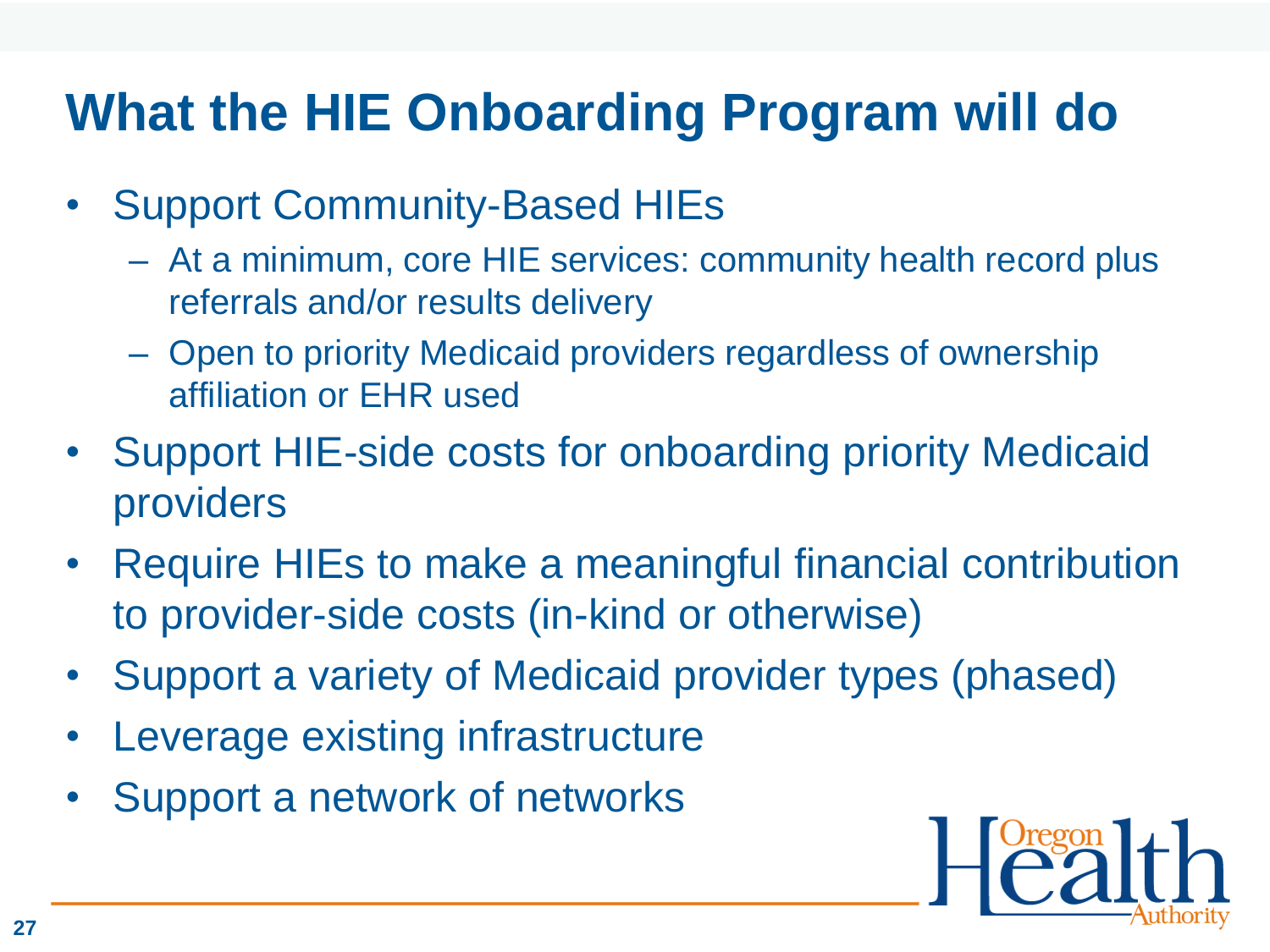#### **What the HIE Onboarding Program will not do**

- Support entities that are not Community-Based HIEs
	- Will not support HIEs that do not provide core services
	- Will not support HIEs that require a particular ownership affiliation to qualify for participation
	- Will not support EHR-based solutions that require providers to use a single EHR vendor in order to participate in exchange
- Provide funding directly to providers, clinics, hospitals, or health systems
- Establish a state-run HIE
- Establish new HIEs
- Support the ongoing costs of HIE entities after onboarding is complete, operational costs, or purchase EHRs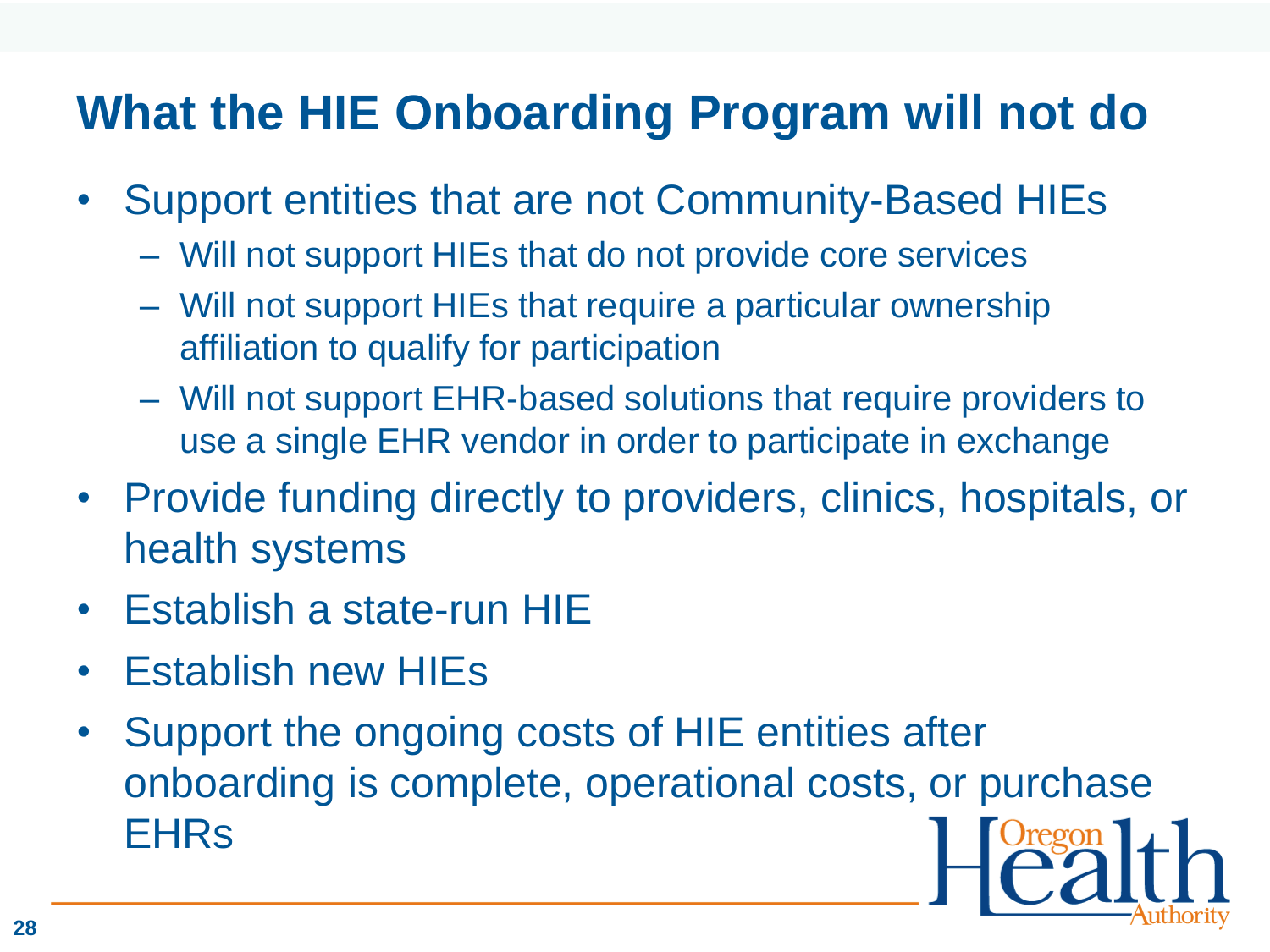#### **Budget**

- 90 percent federal funding, 10 percent state match
- Available through 2021
- Funding will vary based on state and federal budgets
	- Federal funding for next biennium approved May 2017
	- Initial state match for the next biennium (2017-19) is already allocated
- If more than one contract, awards to each entity may vary based on capacity and work to be done

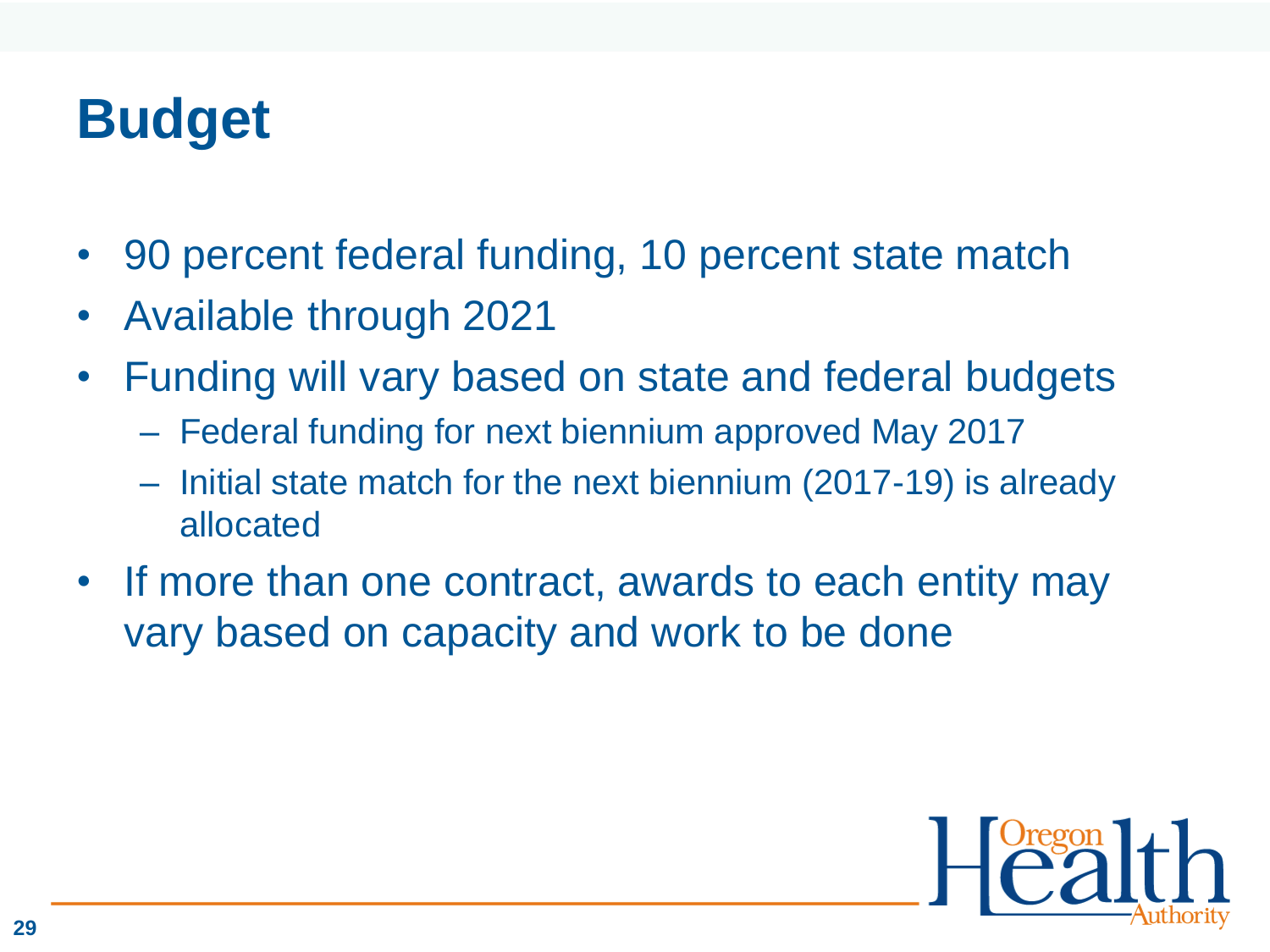## **HIE Criteria**

- Must be a community-based HIE
	- At a minimum, core services: community health record plus referrals and/or results delivery
	- Open to new priority Medicaid provider participants regardless of ownership affiliation
	- Does not require participants to use a particular EHR
	- Not an single EHR-based solution
- Key criteria include
	- Established and sustainable
	- Strong Oregon relationships and footprint
	- Robust privacy and security practices

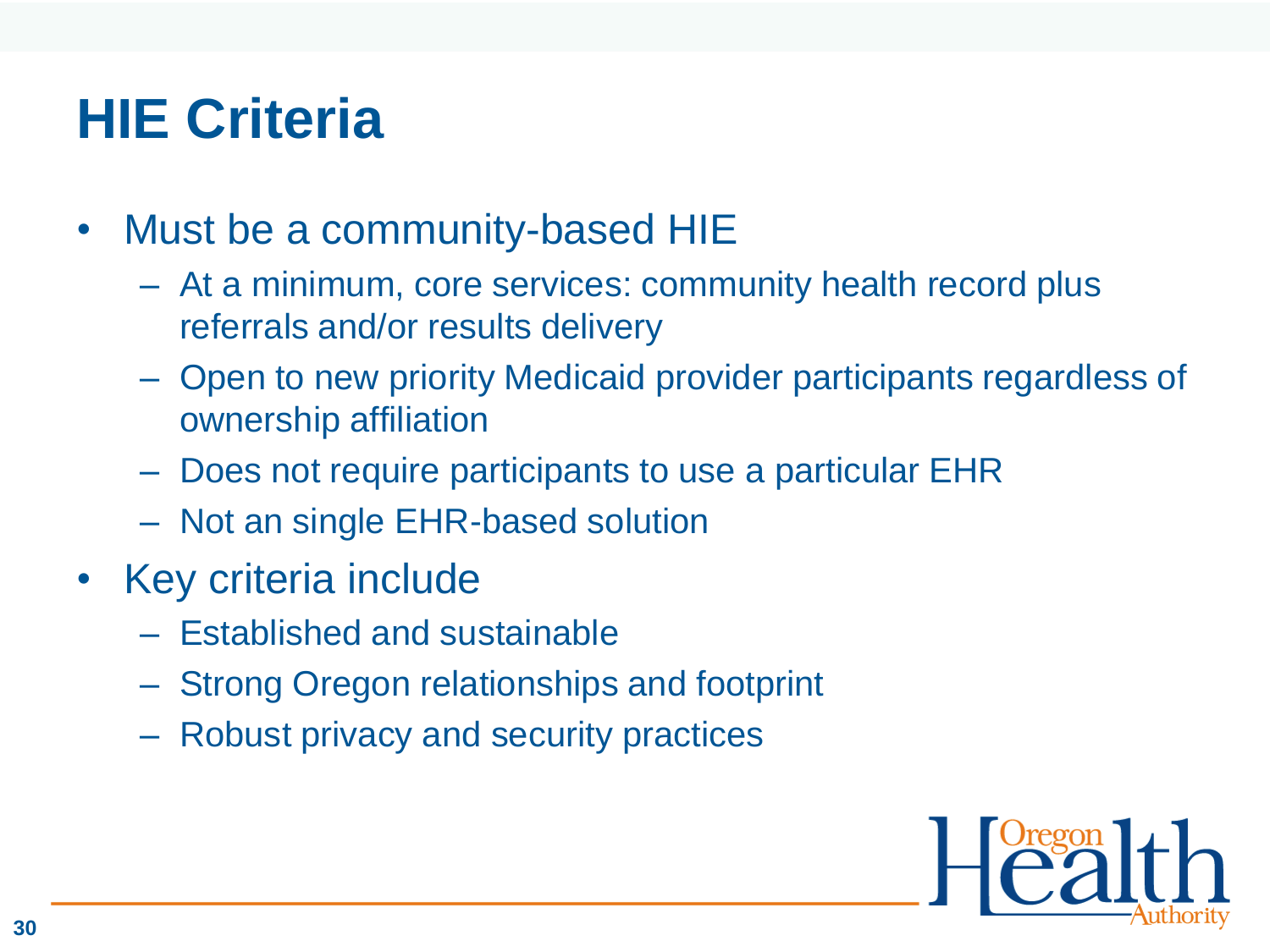## **5 Minute Question Opportunity**

• Any clarification needed?

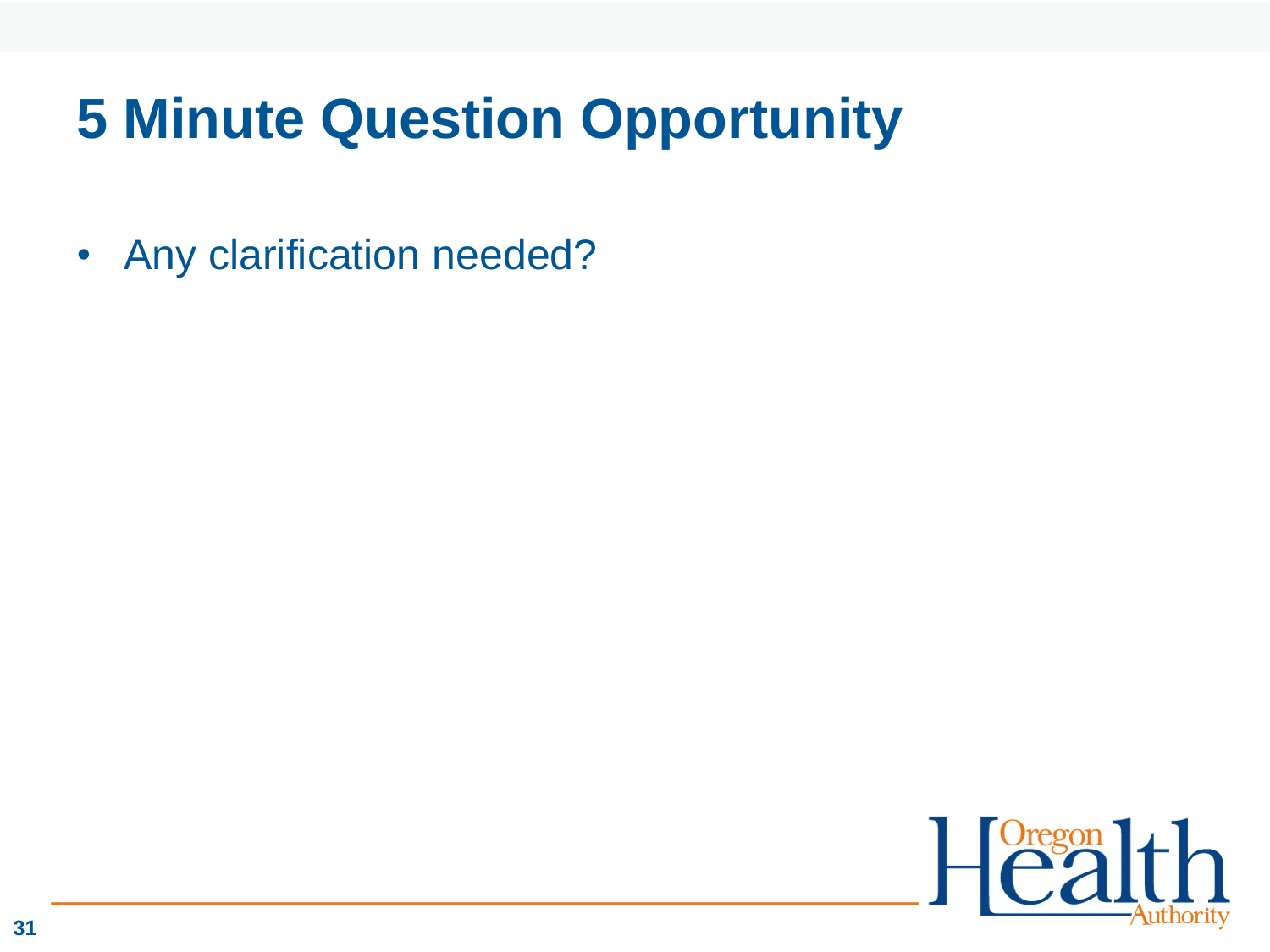## **Priority Providers (Phase I)**

| <b>Provider type</b>                                                           | <b>Specific Providers</b>                                                                                                                                                                                     |
|--------------------------------------------------------------------------------|---------------------------------------------------------------------------------------------------------------------------------------------------------------------------------------------------------------|
| <b>Behavioral health</b>                                                       | <b>Community Mental Health Programs, Certified Community</b><br>Behavioral Health Centers, behavioral health homes, ACT<br>teams, mobile crisis teams                                                         |
| Oral health                                                                    | Clinics contracted with Medicaid DCOs serving CCO<br>members and Fee for Service population                                                                                                                   |
| Critical physical health                                                       | Medicaid providers who participate in: PCPCH, FQHCs,<br>RHCs, CPC+, tribal health, equity-focused clinics, county<br>corrections health                                                                       |
| Major trading partners<br>in behavioral, oral, and<br>critical physical health | Major trading partners (hospitals, health systems, and<br>other large organizations that priority Medicaid providers<br>need to communicate with) that create value for priority<br><b>Medicaid providers</b> |

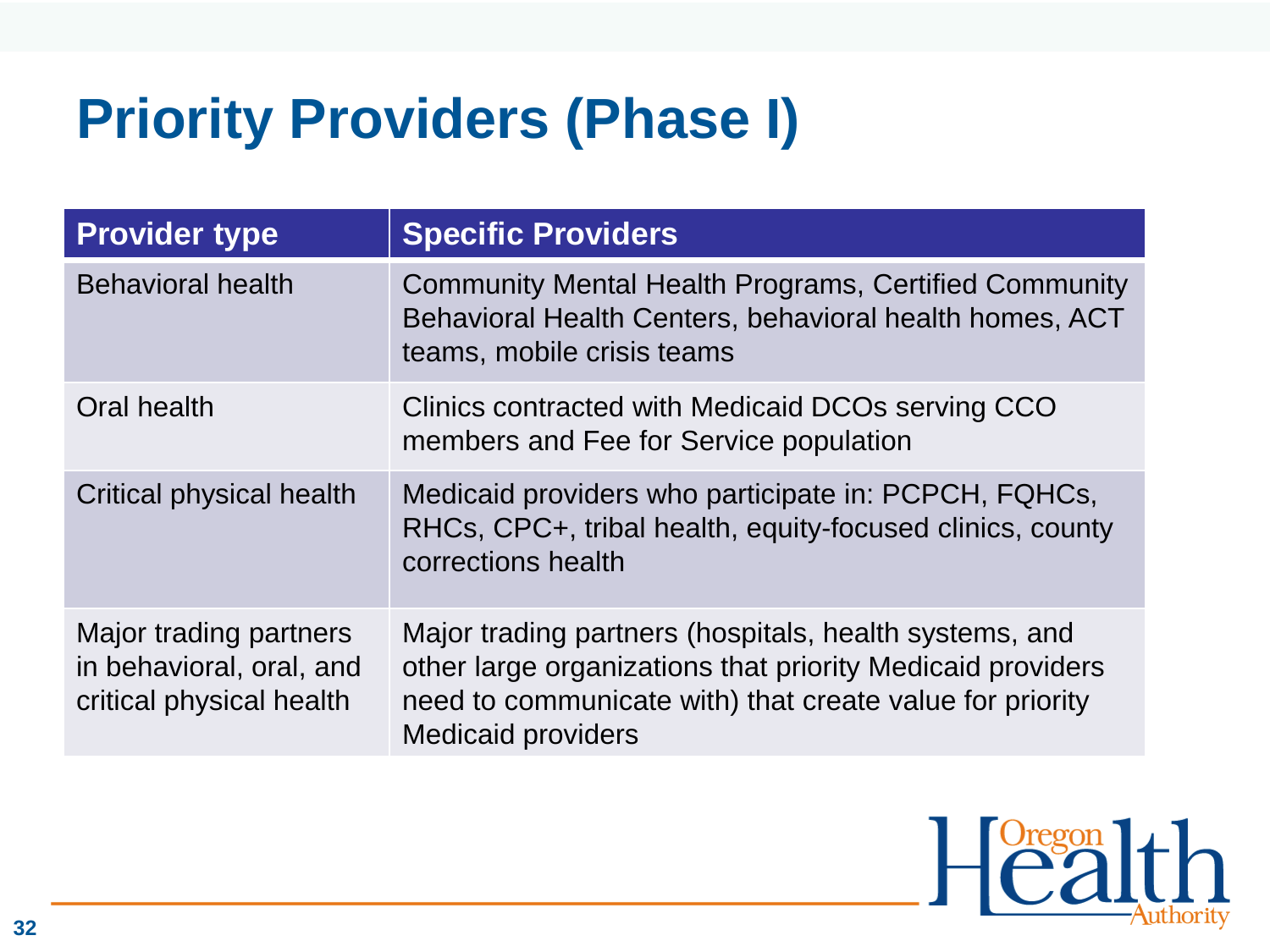## **Priority Providers (later phases)**

- Likely to include
	- Long term services and supports
	- Social services
	- Supported housing
	- Other organizations whose work focuses on the social determinants of health
- Provider types from earlier phases may be included in later phases

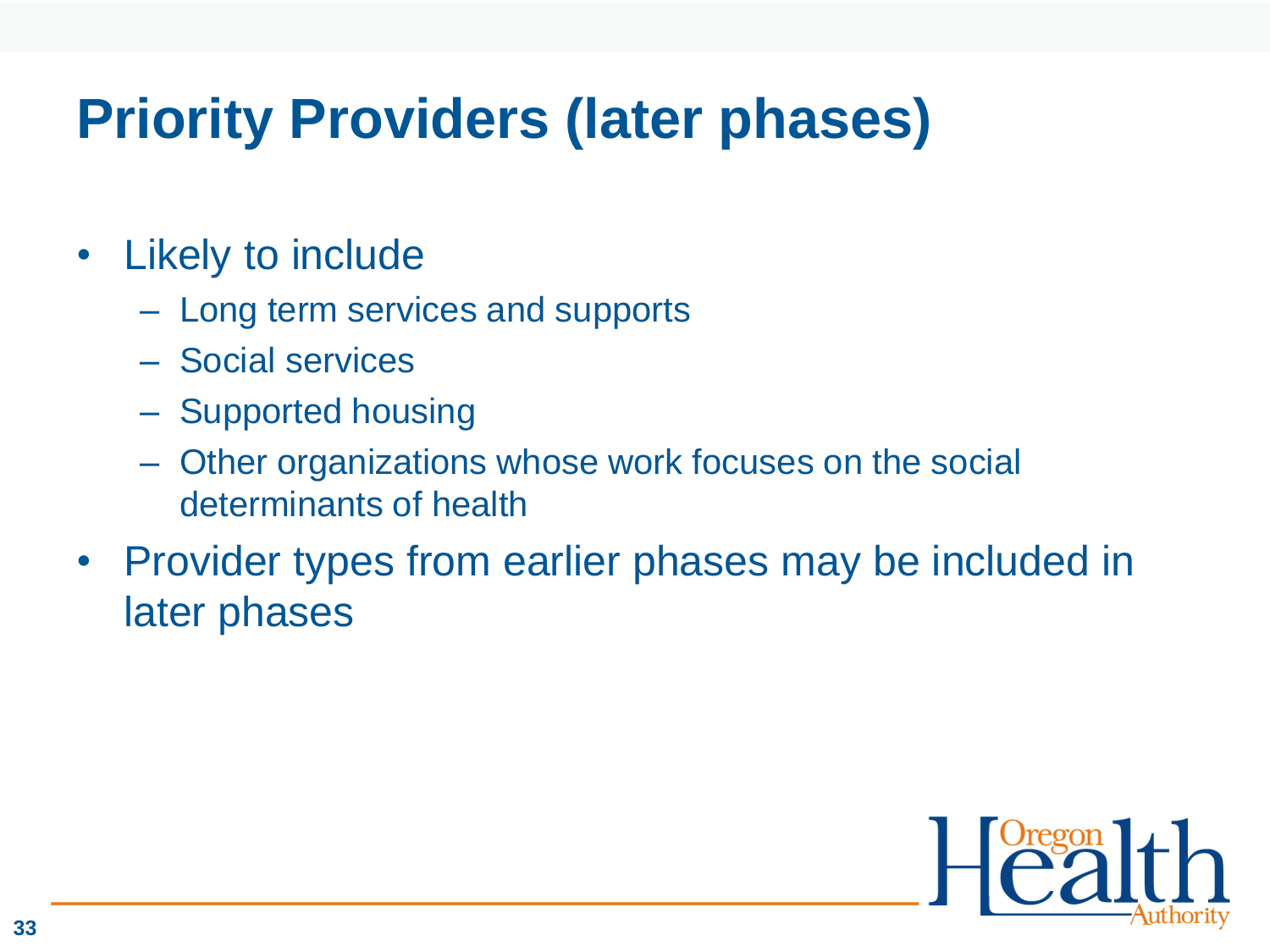## **Community-Centered Onboarding**

- Local Medicaid partners (such as CCOs) will have the opportunity to consult on HIEs' annual work plans for the program (the aspects that affect their communities)
	- OHA must approve HIEs' annual work plans for the program
	- Only priority Medicaid providers will be included in work plans
- Want to ensure that the right local clinics and hospitals are connected at the right time
- Early onboarding of major trading partners helps ensure onboarding value, especially for rural/frontier providers with statewide/interstate trading partners

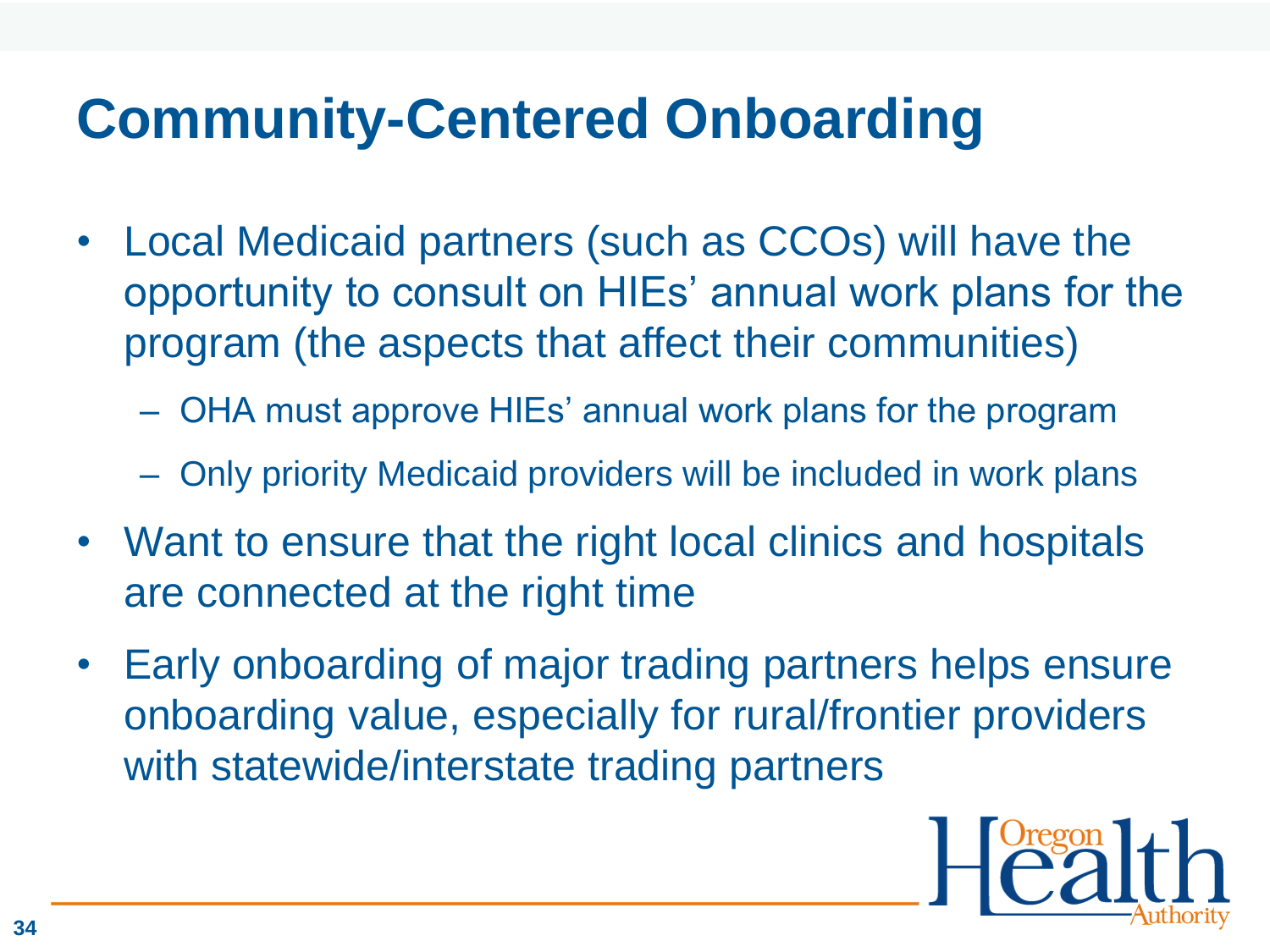## **5 Minute Question Opportunity**

• Any clarification needed?

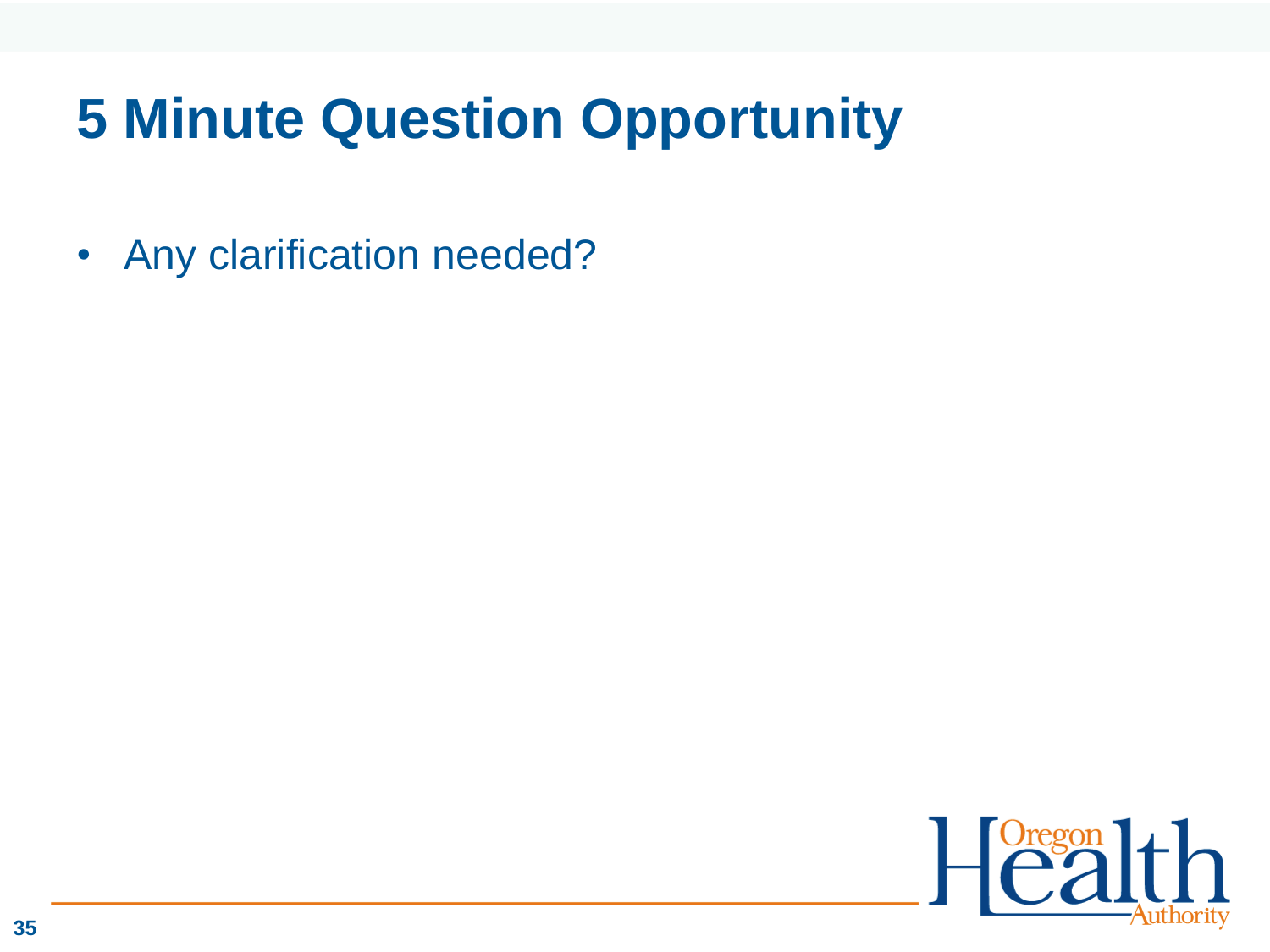## **Community-Centered Onboarding (cont.)**

- Will only support one HIE per region (see exceptions)
- In order to get support for onboarding in a region, contracted HIE must show:
	- A relationship with the\* CCO in terms of data, funding, or governance
	- The CCO supports the HIE for onboarding in that region, in writing
- HIE will submit proof the first time it asks for approval for onboarding in that region (via work plan)

\*Will address multiple CCO region issue in later slide

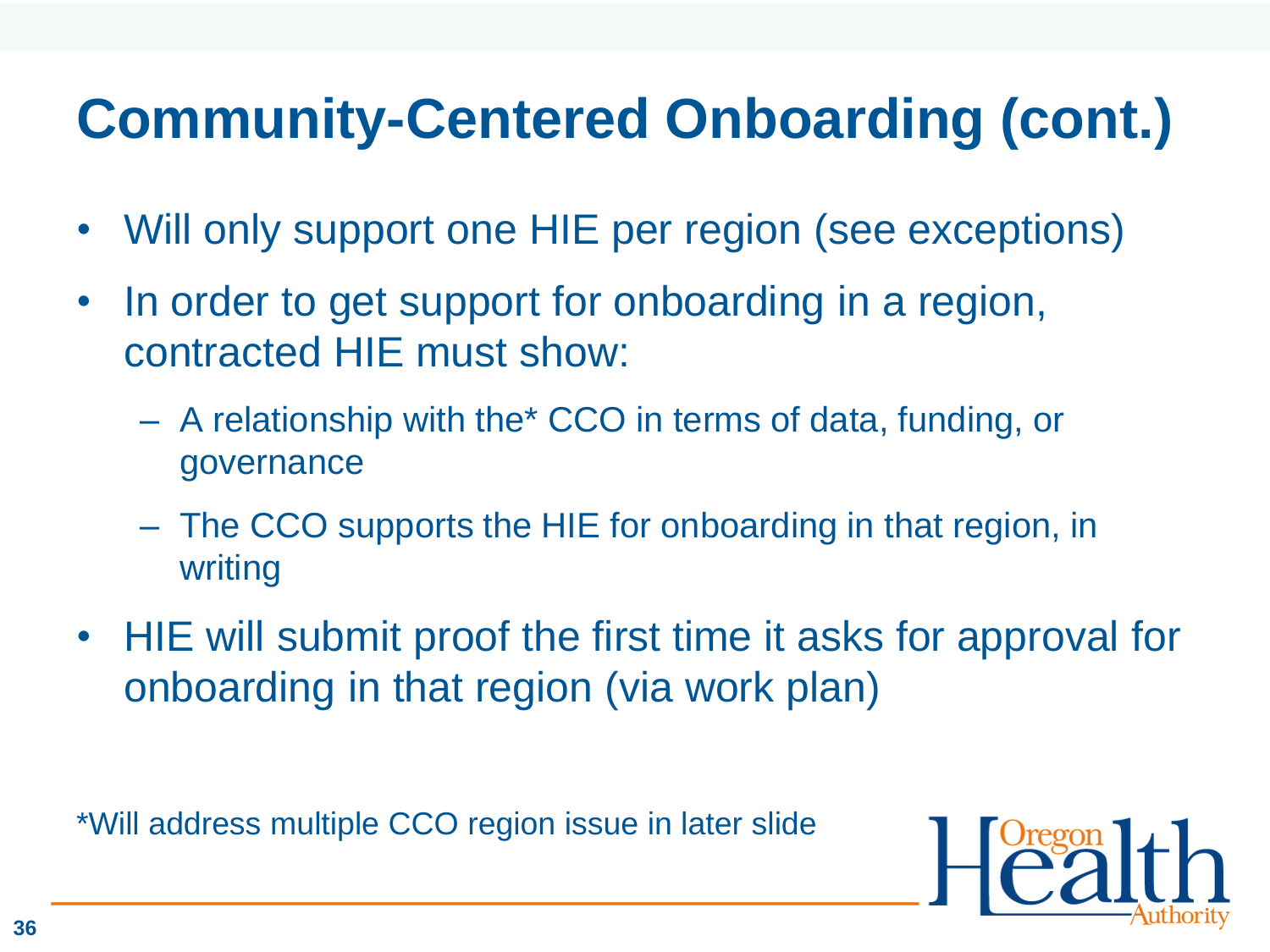## **Community-centered onboarding: Exceptions**

- Tribal clinics may choose to onboard to the contracted HIE of their choice
- OHA may also support onboarding by a contracted HIE that serves a narrow range of providers if it is connected to an HIE that serves a broad range of providers. Clinics can decide which HIE to join.
- OHA retains the right to adjust to ensure the success of the program

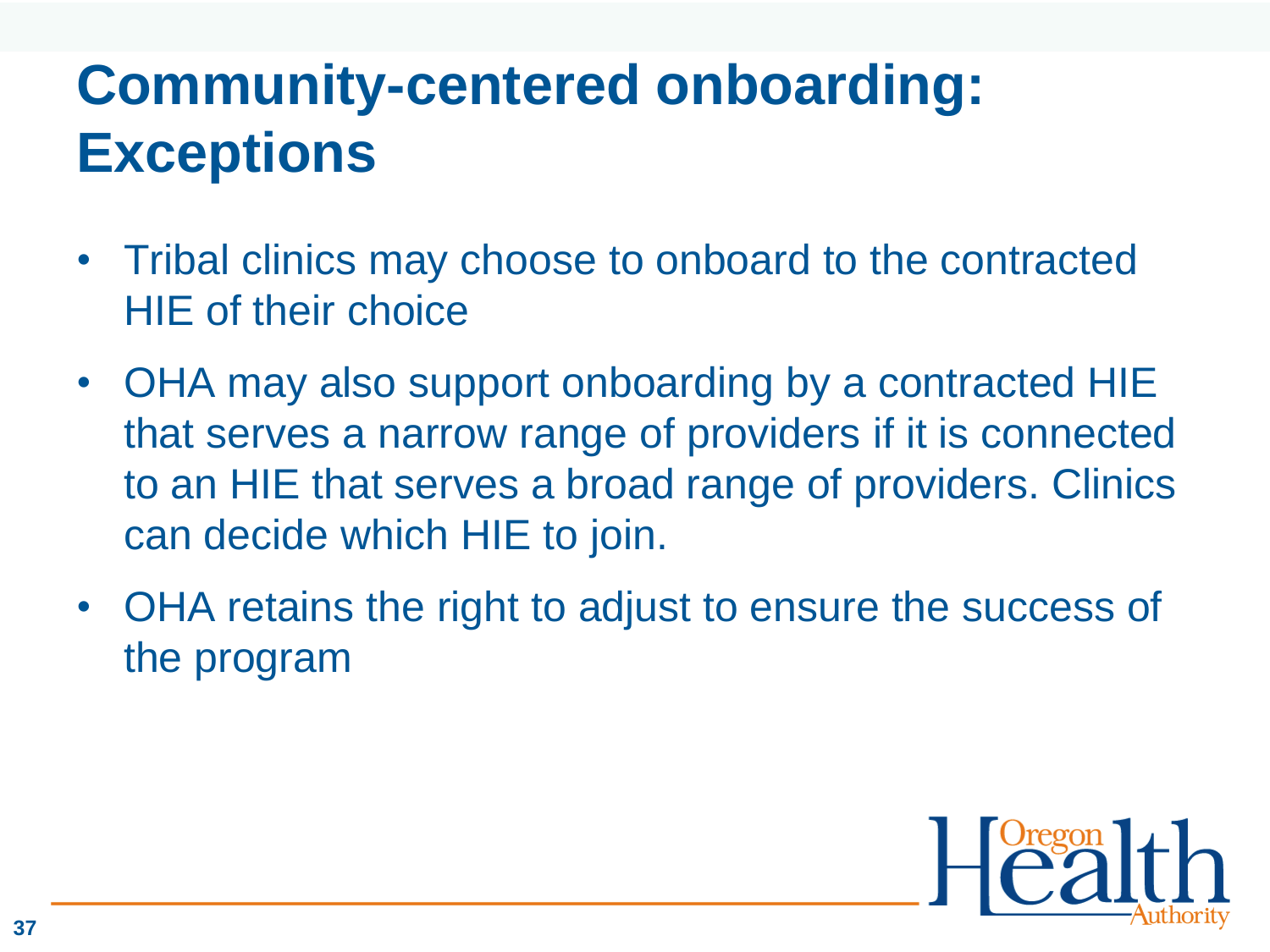## **Regional Onboarding Summary\***

|                                                  | <b>One HIE</b>                                                                                                                         | <b>Multiple HIEs</b>                                                                     |  |
|--------------------------------------------------|----------------------------------------------------------------------------------------------------------------------------------------|------------------------------------------------------------------------------------------|--|
|                                                  | CCO must agree                                                                                                                         | CCO must choose a single HIE                                                             |  |
| <b>Region</b><br>with one<br><b>CCO</b>          | CCO must have a relationship<br>with the HIE in terms of data,<br>funding, or governance                                               | CCO must have a relationship with<br>the HIE in terms of data, funding, or<br>governance |  |
| <b>Region</b><br>with<br>multiple<br><b>CCOs</b> | Ideally:                                                                                                                               |                                                                                          |  |
|                                                  | All CCOs will agree on a single HIE                                                                                                    |                                                                                          |  |
|                                                  | All CCOs will have a relationship with the HIE in terms of data,<br>funding, or governance.                                            |                                                                                          |  |
|                                                  | If CCOs disagree, OHA will determine if onboarding should be<br>supported and which HIE should receive support                         |                                                                                          |  |
|                                                  | <b>OHA is less likely to support onboarding for regions in which CCOs</b><br>do not agree on whether/how onboarding should take place. |                                                                                          |  |



\*See exceptions on prior slide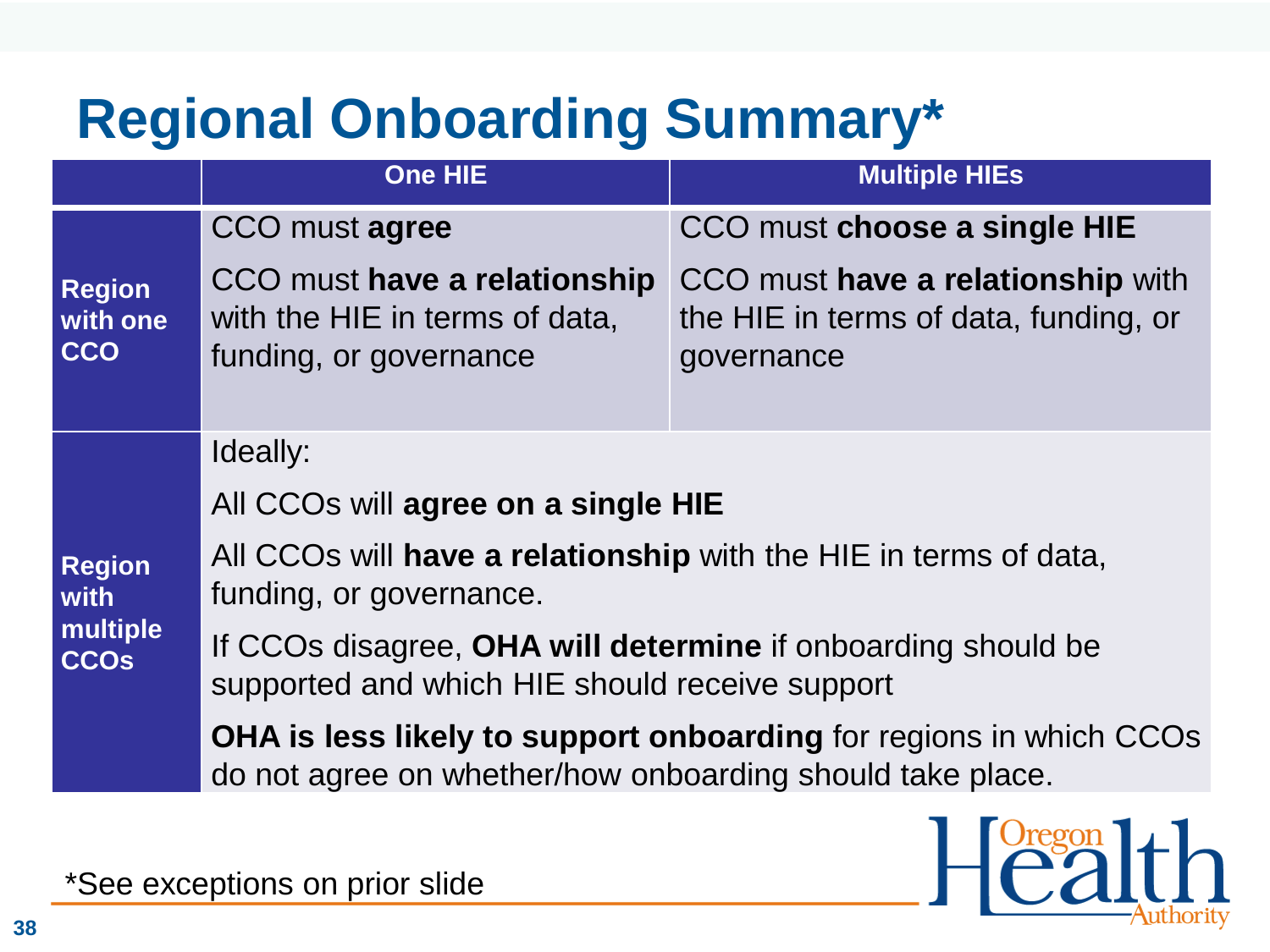## **5 Minute Question Opportunity**

• Any clarification needed?

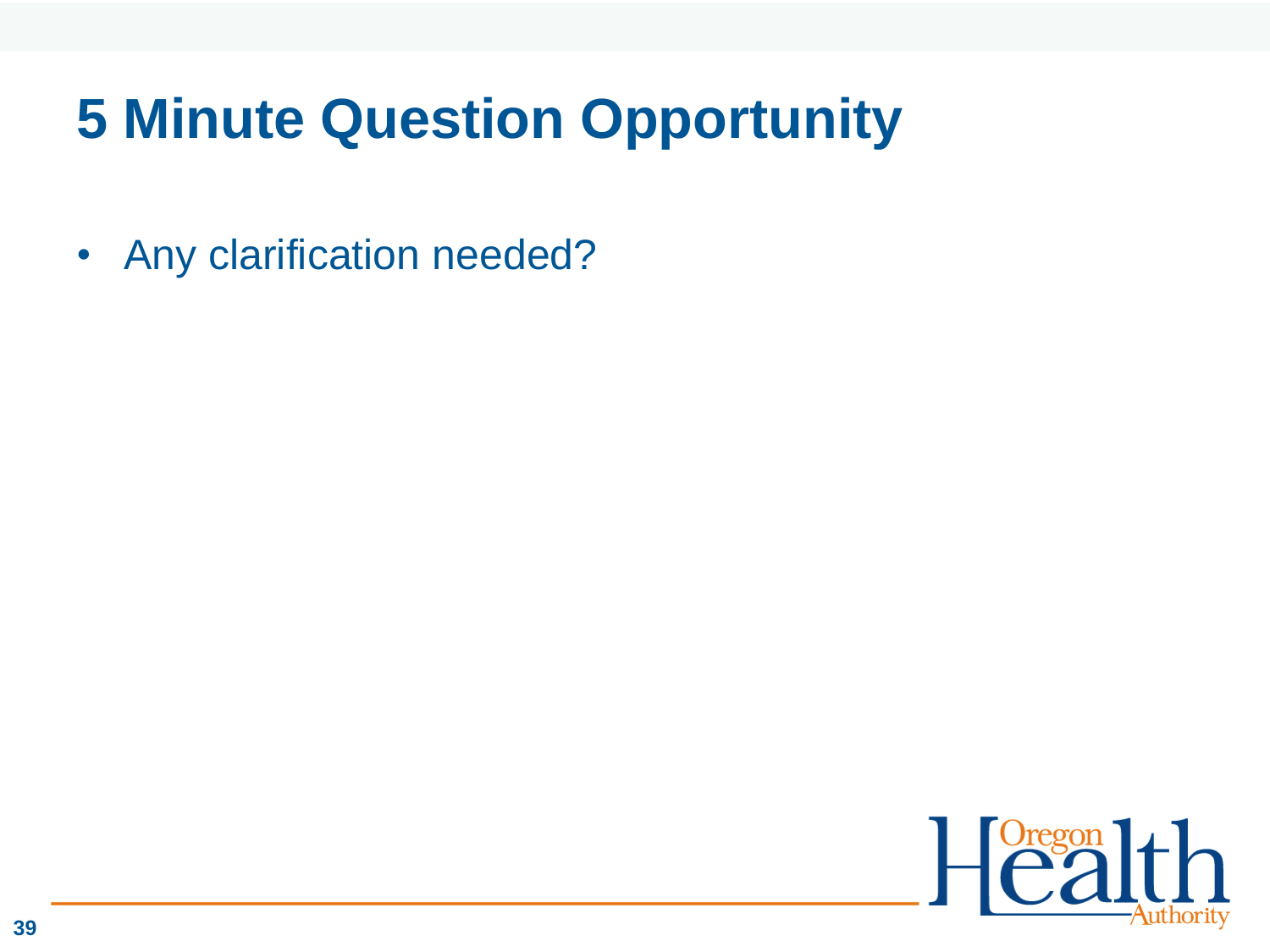#### **Connection types**

- Clinics, hospitals, etc. can connect to the HIE via the HIE's portal or through EHR integration
- HIEs can receive support for upgrading priority Medicaid providers from portals to EHR integration connections
- Clinics can use their own EHRs (no particular EHR required)
- Clinics do not need to have an EHR (portal access)

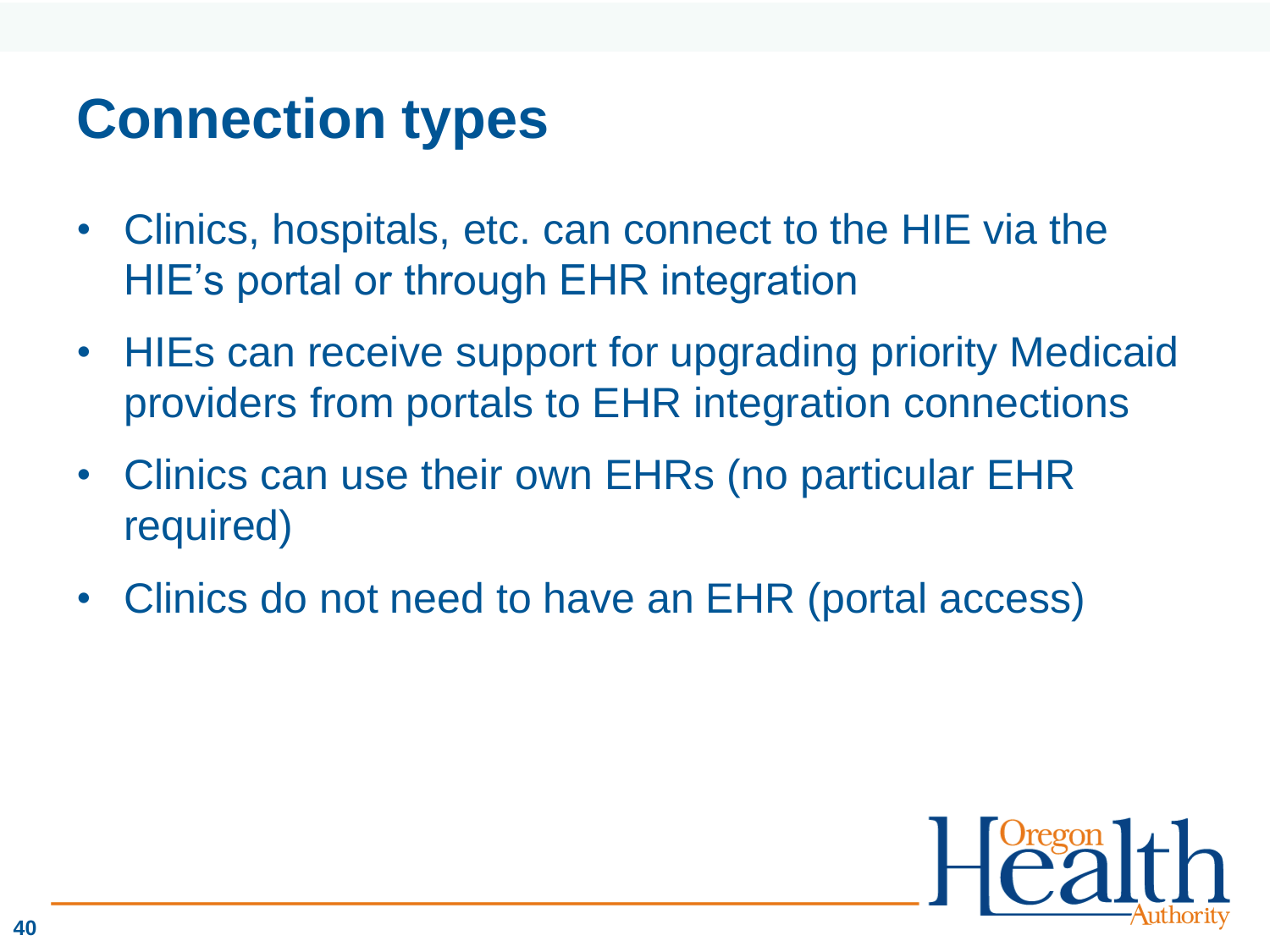#### **Payments to HIEs**

- HIE will receive milestone-based, flat payments for each entity onboarded
	- 3 milestones: signed agreements, go-live, post connection support for less than one year
	- Intended to be a proxy for average connection cost
	- Payments for portal access will be lower than EHR integration
	- Payments will likely be higher for entities with a large number of different connections required (like hospital or large clinic that does labs, etc., in house)
	- Milestone amounts will be determined during negotiation

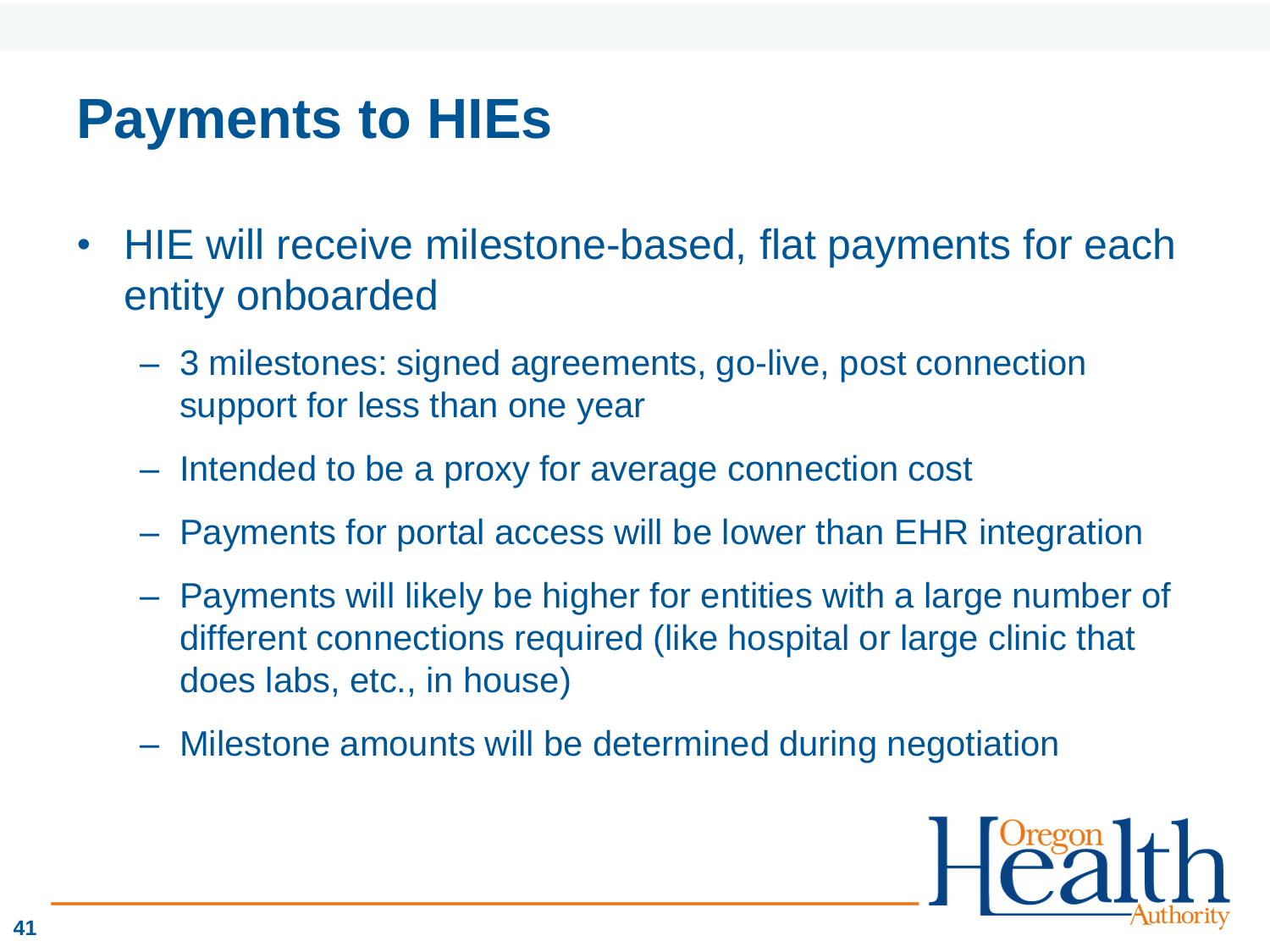#### **Provider-side costs**

- OHA acknowledges that provider-side costs for onboarding can be a major barrier
- Will require HIEs to provide meaningful financial support for provider-side costs
	- Could be reducing/not charging subscription fees, supporting provider's vendor costs, etc.

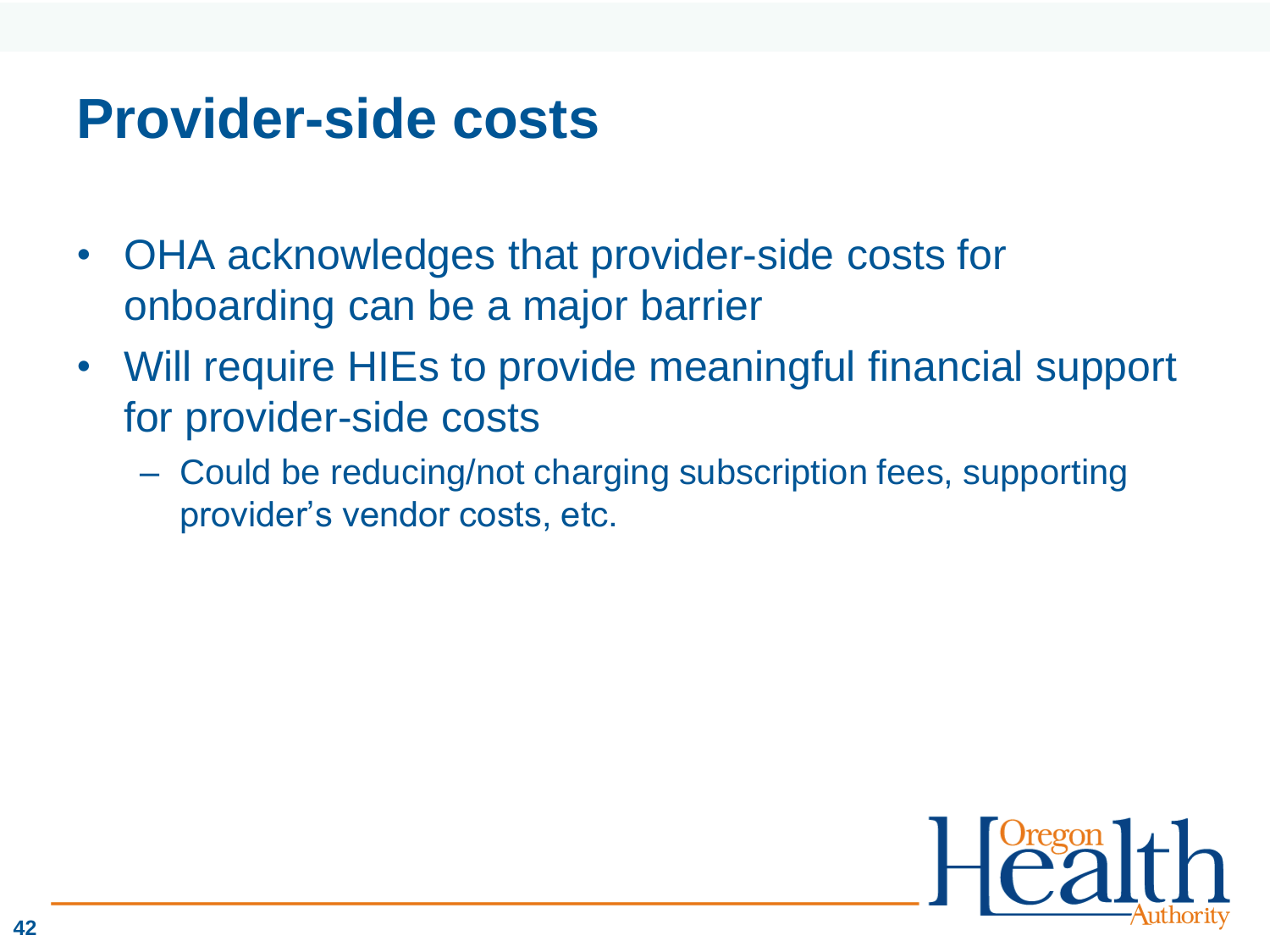## **Monitoring, Reporting, Meetings**

- Onboarding will be based on annual work plan approved by OHA (can be revised)
- HIEs will provide reports quarterly and annually, and at the end of the program
	- In some cases, additional data may be required
- HIEs will participate in program evaluation
- HIEs will participate in regular meetings with OHA
- HIEs may also be expected to present to or participate in statewide HIT/HIE workgroups, committees, and governance as needed

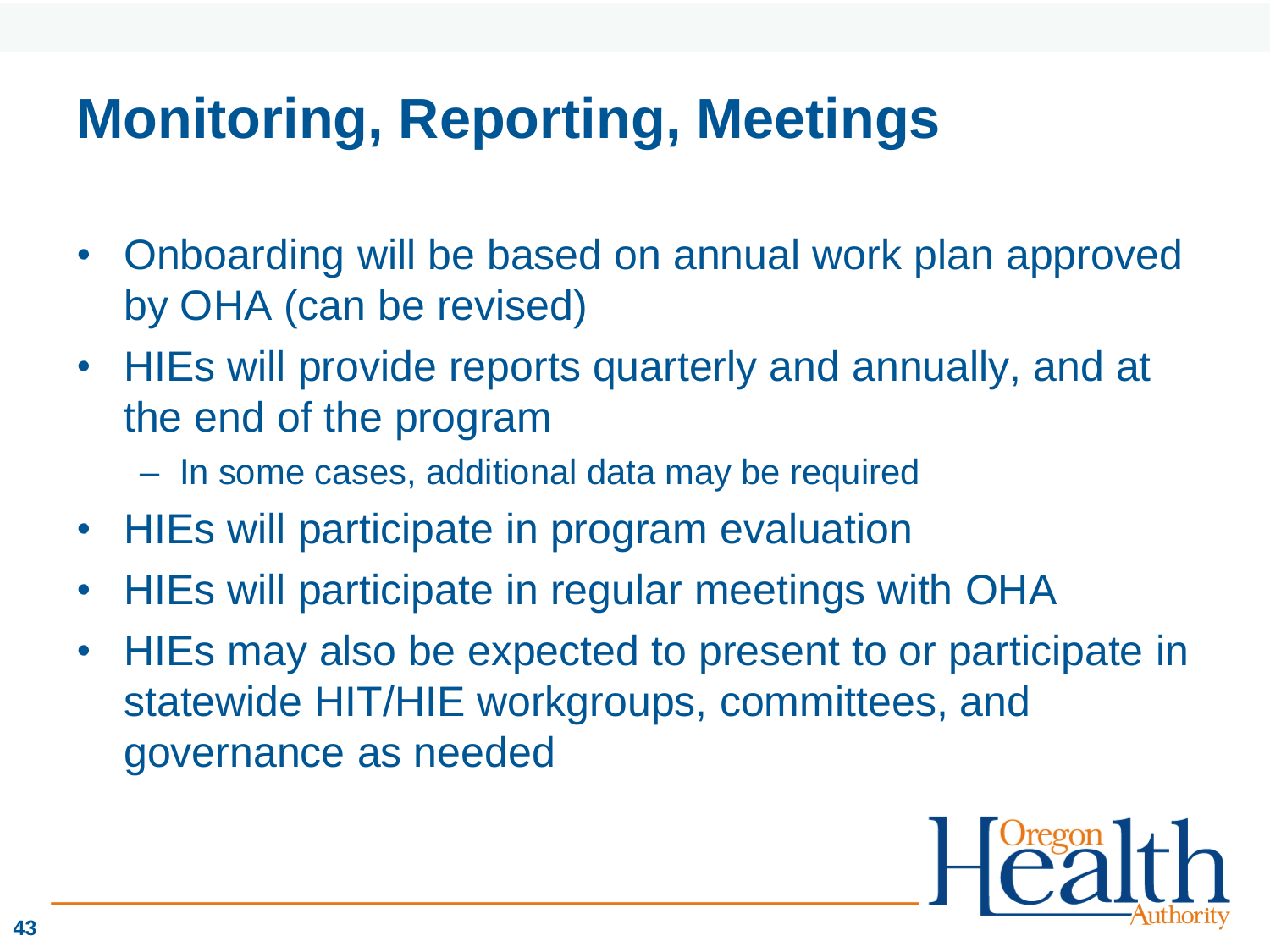# **Your Input**

Kristin Bork, Lead Policy Analyst



**44**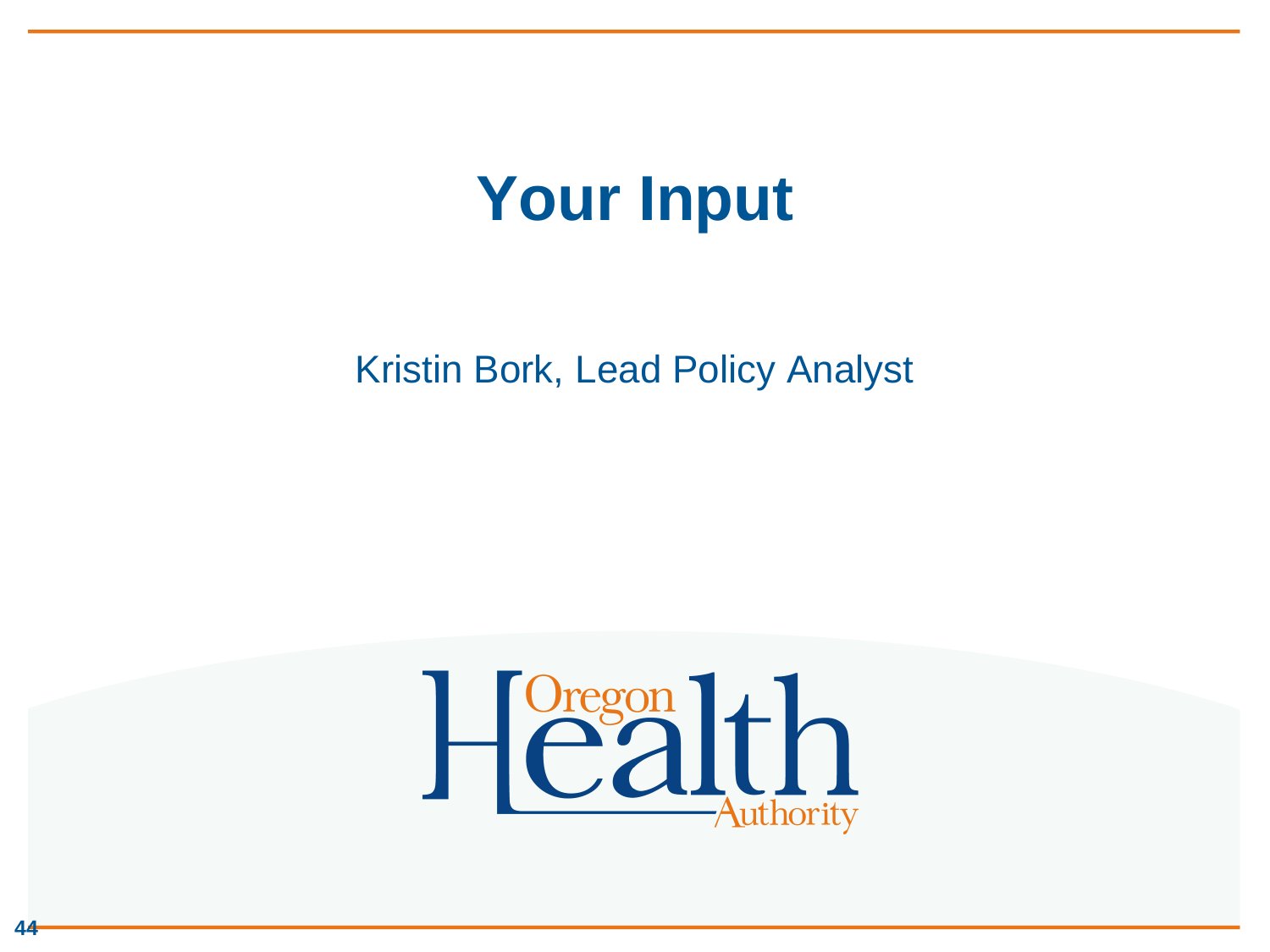## **Opportunity: HIE Onboarding Program**

- Leverage 90 percent federal matching funds to
	- Support the costs of onboarding (connecting)
	- Priority Medicaid providers to
	- Community-based HIEs that
		- offer meaningful HIE opportunities and
		- play a vital role for Medicaid in communities

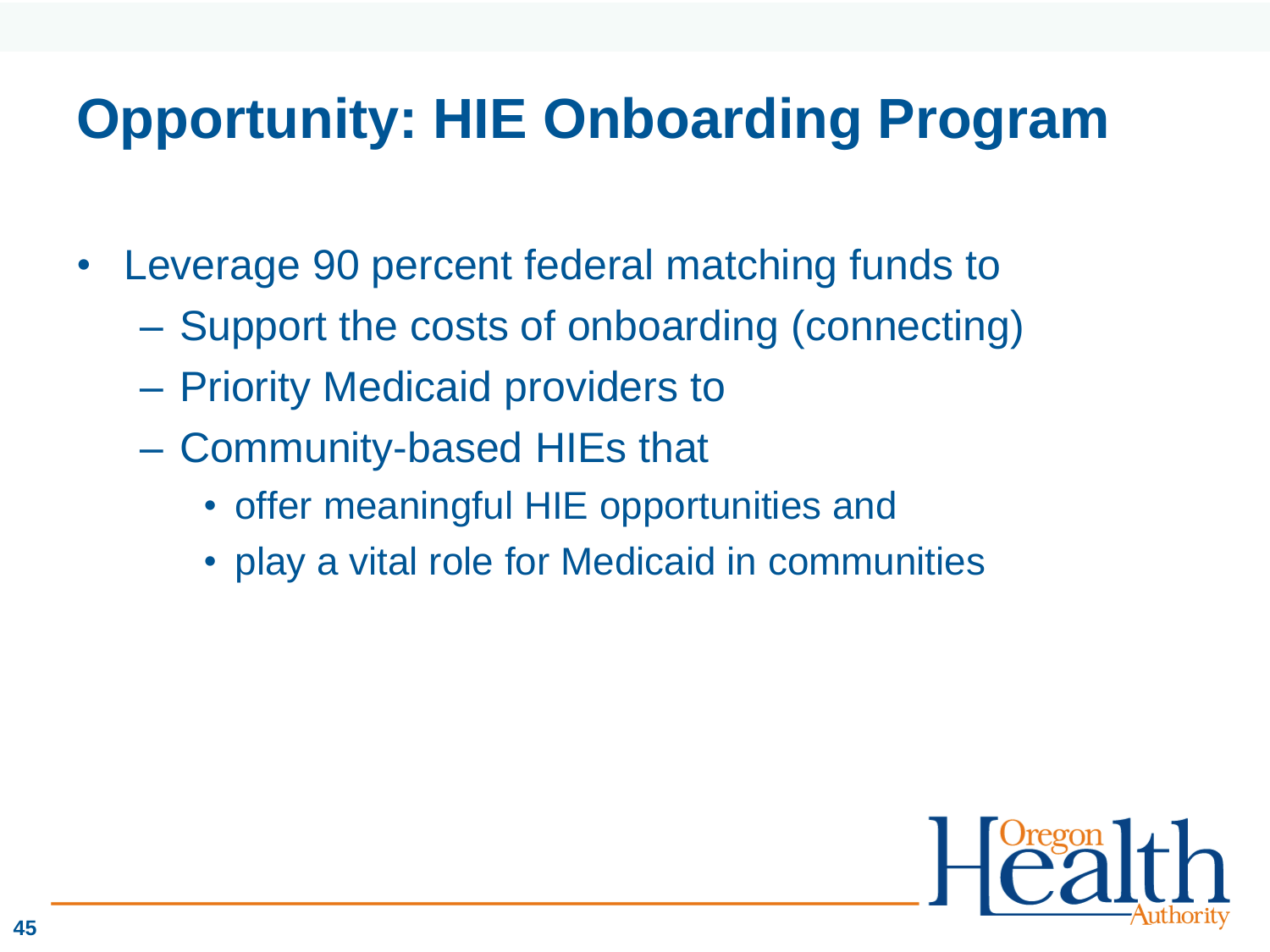#### **Your feedback**

- What are your thoughts on the program?
- Is there anything in the program design that impacts the feasibility of the program?
- What are your major concerns about the program design?
- What sounds like it will work well?
- What else would you like to share?

#### **Reminder: Please send further feedback to Kristin Bork (OHA) by June 9.**

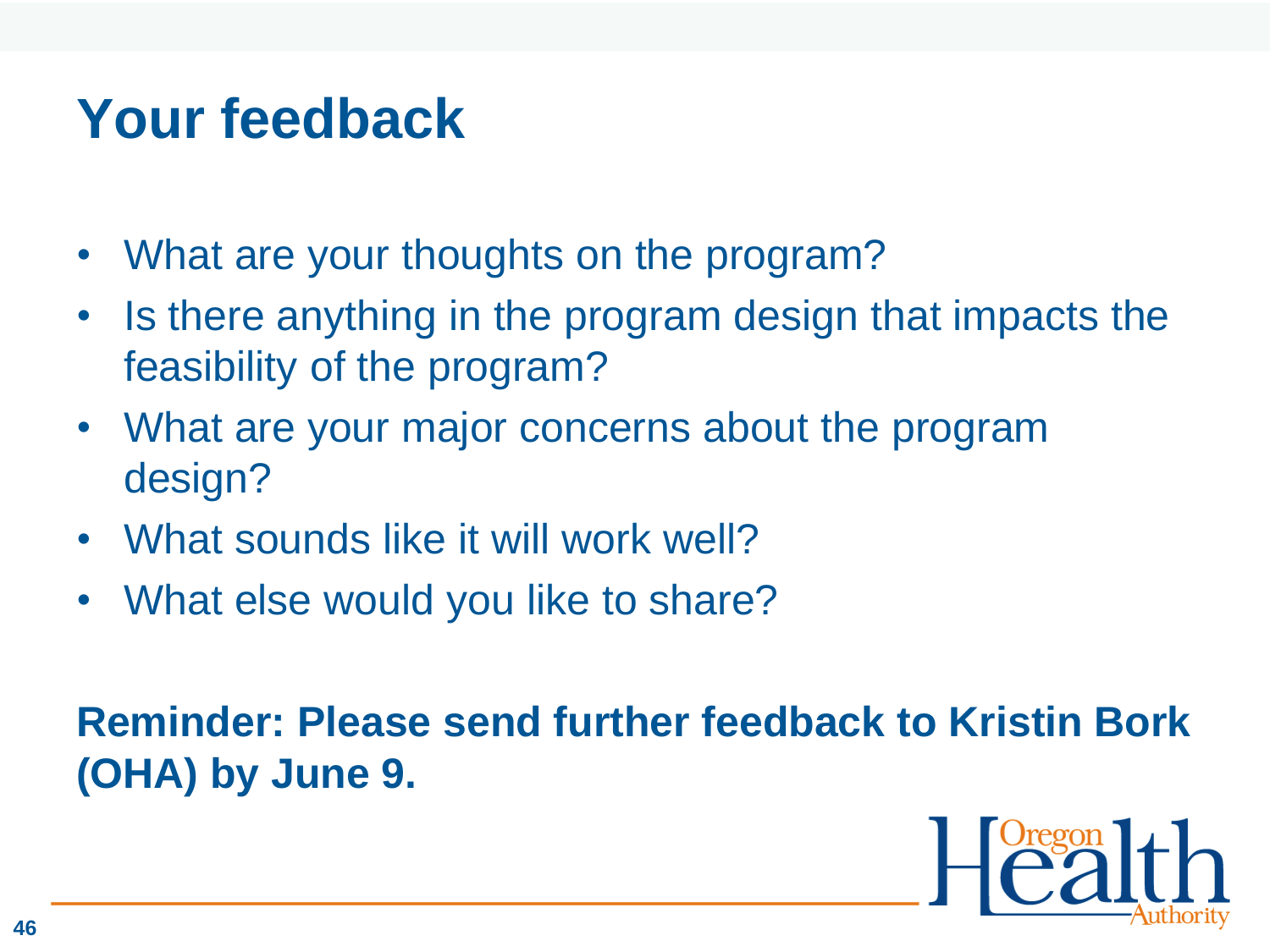#### **Next steps**

- Will accept feedback prior to submission to CMS today **and** through **June 9**
	- Please share any additional thoughts after today by contacting Kristin Bork [\(kristin.m.bork@state.or.us\)](mailto:kristin.bork@state.or.us)
- Stay updated at [https://www.oregon.gov/oha/OHIT/Pages/HIE](https://www.oregon.gov/oha/OHIT/Pages/HIE-onboarding.aspx)onboarding.aspx
- CMS must approve RFP
- Will likely release RFP in summer 2017
- CMS must approve contracts after negotiation
- Program will launch following contract execution